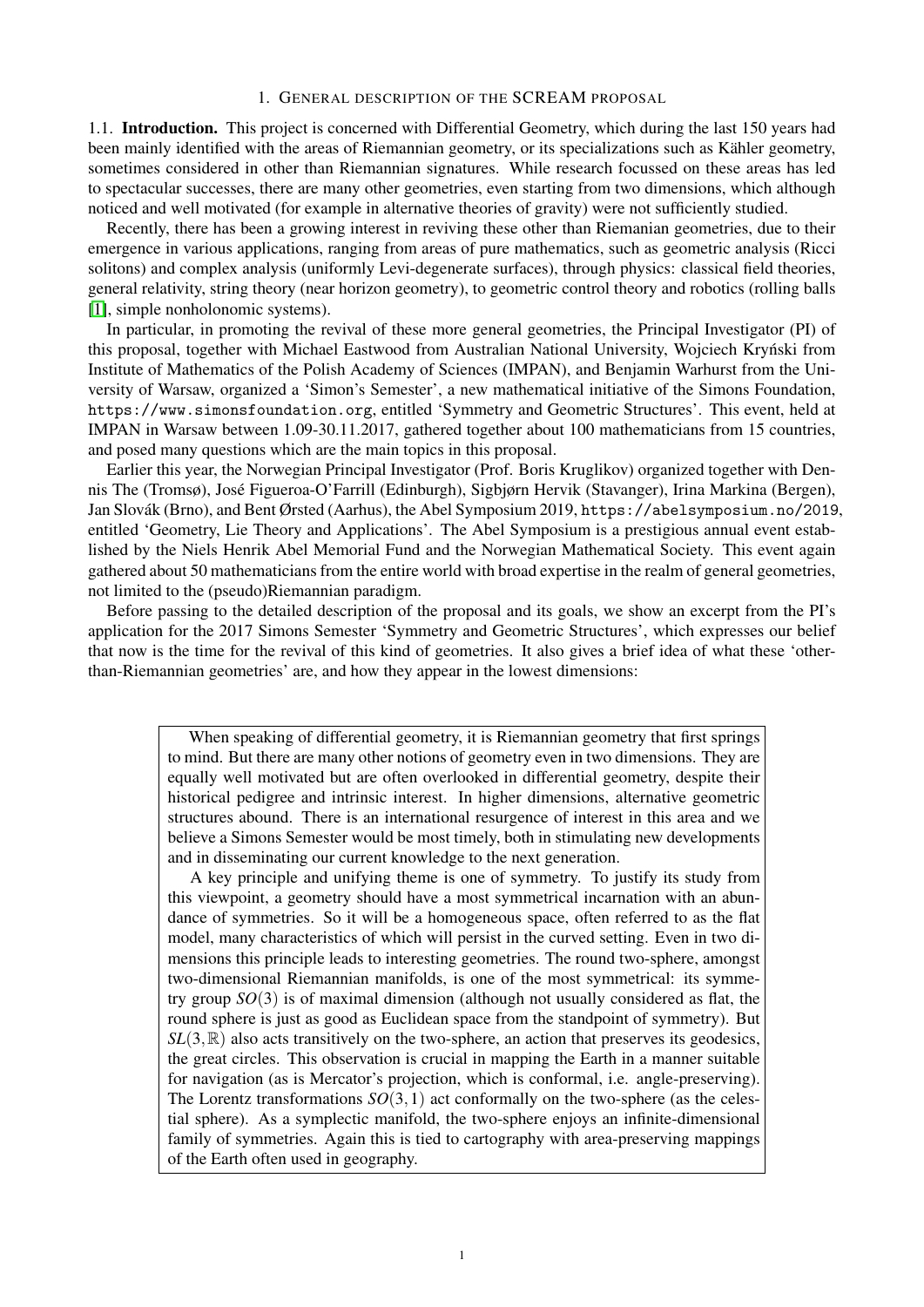On the three-sphere, the principle of symmetry leads to a host of fascinating geometries, e.g. the following groups and their associated structures.

| SO(4) | $\mid SL(4,\mathbb{R}) \mid SO(4,1) \mid Sp(4,\mathbb{R}) \mid$ | $\vert SU(2,1) \vert$ |
|-------|-----------------------------------------------------------------|-----------------------|
|       |                                                                 |                       |

Riemannian projective conformal contact-projective  $CR$ 

In each case, the listed group acts naturally on the 3-sphere preserving the listed structure. Not only that, but the group in question is characterised as the transformations that preserve the given structure (e.g. *SO*(4) comprises the orientation-preserving isometries of the round 3-sphere). Finally, there are curved versions of these flat models (e.g. CR geometry in 3 dimensions is an intrinsic structure inherited on real smooth hypersurfaces in 2-dimensional complex manifolds). Apart from Riemannian geometry, these are examples of parabolic geometries, recently developed by various researchers in Central Europe, including Andreas Čap (Vienna) and Jan Slovák (Brno). It has also been noticed that many key elements of Riemannian geometry (e.g. Killing fields) are, in fact, projectively invariant. Thus, many familiar (and in higher dimensions not-so-familiar) differential geometries are captured by the new parabolic theory. In five-dimensions, life becomes very interesting indeed! In particular, Elie Cartan's seminal five variables ´ geometry, often regarded as a real tour-de-force of ingenuity, is now subsumed by the general theory. That is not to say everything is done: far from it! Working out and appreciating the implications of the general theory in any particular case can be a very involved task. Moreover, there is evidence for a theory beyond the parabolic realm, currently supported only by some fascinating examples. All-in-all, this is a thriving field with ill-defined boundaries that should be pushed to their limits.

# 1.2. Why SCREAM?.

1.2.1. *Symmetry.* One of the leading themes of the proposal is that of a *symmetry*. In the context of differential geometry it is realized as follows.

Consider a pair (*M*,*S*) of an *n*-dimensional manifold *M* equipped with a geometric structure *S* on it. Typically the structure *S* may be given by a tensor field on *M* (e.g. a pseudo-Riemannian metric *g*), a class of such tensor fields on *M* (e.g. a conformal structure [*g*]), a field of *k*-planes *D* on *M* (a rank *k* distribution), or a distribution with additional algebraic structure in *D* (e.g. a class of tensor fields on *D*, a split of *D* in a direct sum/tensor product of *l*-planes of various ranks, etc.).

A finite *symmetry* of the geometry associated with a pair  $(M, S)$  is a diffeomorphisms  $\phi : M \to M$  preserving the structure *S*. The set of all such  $\phi$  is the group *G* of symmetries. In the important cases, which we are going to study, this group *G* is in fact a Lie group.

An infinitesimal symmetry is a vector field *X* on *M* that preserves *S*,  $\mathscr{L}_X S = 0$ . The totality of all infinitesimal symmetries form the *Lie algebra of symmetries* of (*M*,*S*). Again, under reasonable assumptions that we adopt, this Lie algebra corresponds to the above Lie group:  $\mathfrak{g} = \text{Lie}(G)$ . As a rule, it is easier to compute g, because the defining relation is an overdetermined system of *linear* PDEs. A typical example is the system of Killing equations  $\mathcal{L}_{X}g = 0$  for the metric *g*.

1.2.2. *Curvature Reduction.* Another approach to geometric structures (*M*,*S*) on manifolds and their symmetries is by *defining them* in terms of a *flat model*, i.e. in terms of a homogeneous space  $M_0 = G/H$ , where G is a Lie group and *H* is its closed Lie subgroup. Suppose the Lie group *G* is the full group of symmetries of an invariant geometric structure *S* on *M*0. We then refer to the geometric structure *S* as the geometric structure typical for the pair of Lie groups  $(G, H)$ . Given  $M_0 = G/H$ , together with the geometric structure *S* typical for the pair  $(G, H)$ , one then considers pairs  $(M, S)$  of manifolds *M* of the same dimension as  $M_0$  and *S* sharing all the properties of the geometric structure in the model  $M_0 = G/H$ . In such a case one says that the geometric structure  $(M, S)$  *is modeled* on the homogeneous space  $M_0 = G/H$ , or is of the type  $(G,H)$ .

For a vast number of geometric structures  $(M, S)$  of type  $(G, H)$  there exists a unique principal bundle  $H \rightarrow$  $\mathscr{G} \to M$ , with a canonical g-valued 1-form  $\omega$  on  $\mathscr{G}$ , called a *Cartan connection*, such that

(i) at every point  $x \in \mathscr{G}$  the map  $\omega : T_x \mathscr{G} \to \mathfrak{g} = Lie(G)$  is an isomorphism,

- (ii) for every fundamental vector field  $\xi_X$ , corresponding to an element *X* in the Lie algebra h of *H*,  $\omega(\xi_X) = X$ ,
- (iii)  $\omega$  is *H*-equivariant, i.e. the right translation  $R_h^*(\omega)$  of  $\omega$  by the group *H* coincides with the adjoint action of *H* in g, namely  $R_h^*(\omega) = h\omega h^{-1}$  for all  $h \in H$ .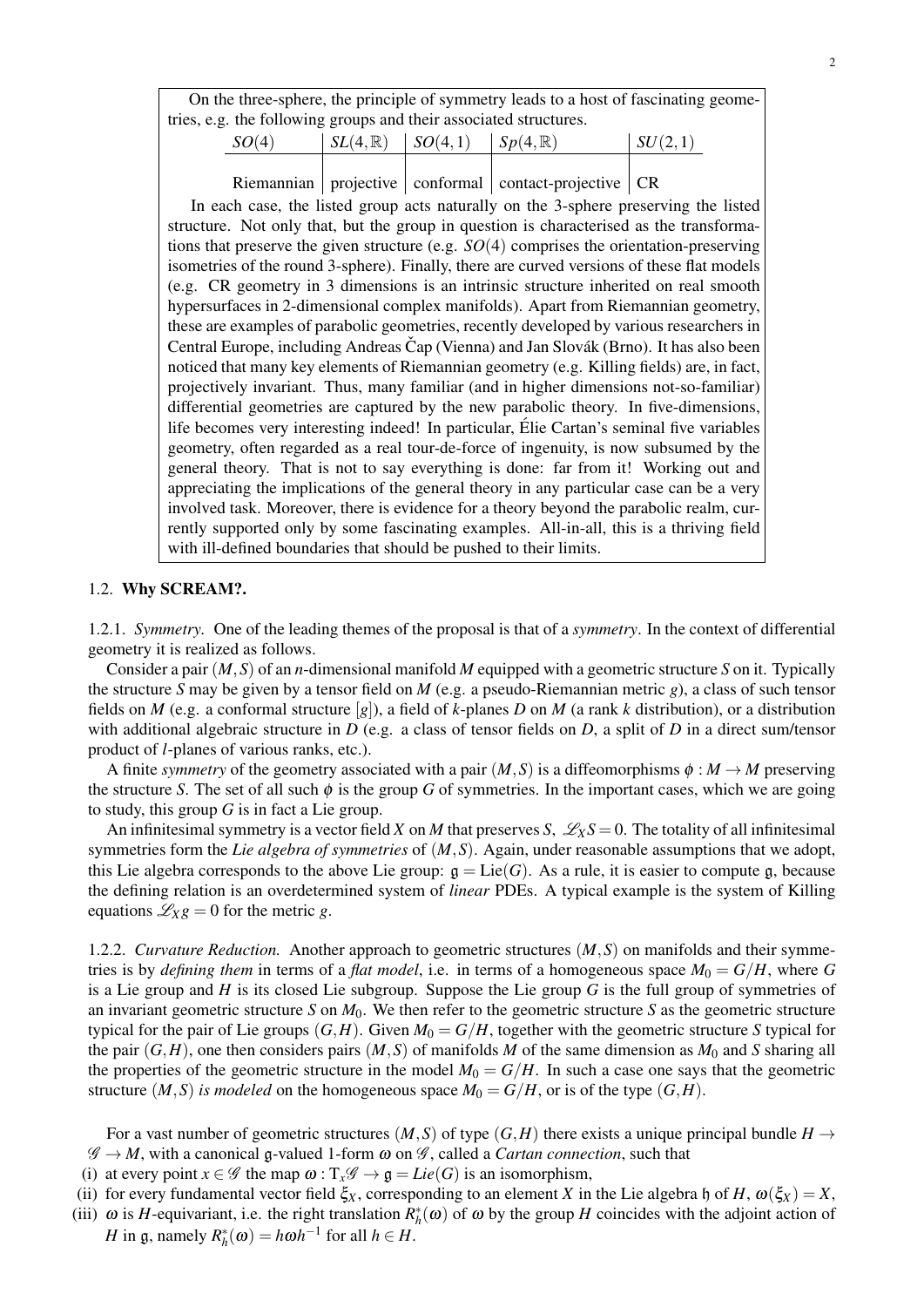The *curvature* of a Cartan connection  $\omega$  is defined to be the g-valued 2-form  $\Omega$  on  $\mathscr G$  such that

$$
\Omega(X,Y) = d\omega(X,Y) + \frac{1}{2}[\omega(X), \omega(Y)];
$$

here *X*, *Y* are vector fields on  $\mathscr{G}$ .

A geometric structure  $(M, S)$  of type  $(G, H)$  admitting a canonical Cartan connection  $\omega$  is called a *Cartan geometry* of type  $(G,H)$ . The *model*  $M_0 = G/H$  of such a geometry is characterized by the condition that the *curvature* of its Cartan connection *vanishes*. Thus the curvature of the Cartan connection 'measures' how much a particular Cartan geometry of type  $(G,H)$  differs from the homogeneous model  $M_0 = G/H$ . In this sense the model  $M_0 = G/H$  is *flat*.

If the Cartan geometry is non-flat, i.e. if it has *non*vanishing curvature Ω, its curvature may be used to *reduce* the Cartan bundle  $H \to \mathscr{G} \to M$  to a bundle over M modeled on a homogeneous space  $M_1 = G_1/H_1$ , with Lie groups  $H_1 \subset G_1$  quite different than *G* and *H*. This *curvature reduction* procedure, called the *Cartan reduction*, leads *algorithmically* to the explicit construction of *all*, not only flat(!), homogeneous models of geometries of type  $(G,H)$ .

<span id="page-2-0"></span>1.2.3. *EquivAlence Methods.* The central problem in Differential Geometry is to determine if two geometric structures (*M*1,*S*1) and (*M*2,*S*2) are locally or globally equivalent. A solution to the *local equivalence problem* is needed for purely utilitarian reasons: it happened many times in the history that a geometric object was discovered in some coordinate system and then it was rediscovered as a 'new' object in a different coordinate system. Here the prime examples are discoveries of a'priori different solutions to the Einstein field equations of General Relativity, which turned out to be the same after some clever transformation of coordinates.

If one wants to compare two geometric structures of the same kind, and if it happens that their Lie algebras of all local symmetries are nonisomorphic, then they are not locally equivalent. So the knowledge of the full algebra of symmetries helps in solving local equivalence problems. Another case that is tractable for solving equivalence problems occurs when the two geometric structures in question are Cartan geometries. In this case, the *curvature* of the Cartan connection provides the system of all local diffeomorphism invariants, which should match for the equivalent structures.

Typically however, a geometric structure  $(M, S)$  modeled on a homogeneous space  $M_0 = G/H$  does not admit a Cartan connection; it is not a Cartan geometry. This happens for example during the Cartan reduction when passing from the Cartan geometry of type (*G*,*H*) to the *reduced geometric structure* modeled on the homogeneous space  $M_1 = G_1/H_1$ . It turns out that during this procedure, sometimes one obtains geometries of type  $(G_1, H_1)$  that admit a Cartan connection, and sometimes geometries that do not.

Elie Cartan developed an algorithm for finding all local diffeomorphism invariants for a vast class of geomet- ´ ric structures  $(M, S)$  of type  $(G, H)$  beyond the class of Cartan geometries of type  $(G, H)$ . Suppose the structure *S* can be described on *M* in terms of a system of a coframes  $(\omega^i)$  on *M*, perhaps subject to a differential relation, so that a (local) equivalence of structures  $S_1$  and  $S_2$  corresponds to a linear change of their coframes  $(\omega_1^i)$  and  $(\omega_2^i)$ . Then, under some regularity assumptions on the class of the structures in question, the *Cartan equivalence method* produces all local diffeomorphisms invariants on a derived bundle  $\mathscr G$  over *M*, enabling to effectively determine if the two structures  $S_1$  and  $S_2$  are equivalent or not.

It has to be noted that Cartan equivalence method, although conceptually known and successfully applied to interesting examples of geometric structures from the beginning of the XX century, is quite tricky and computationally involved, even in low dimensions. Due to this computational complexity, the method was not widely used during more than 100 years of its life. Recently, however, because of growing computing power of electronic machines, it enjoys a renaissance of its usefulness in geometry. The main researchers in this proposal have contributed to this development (see e.g. [\[46,](#page-17-0) [47,](#page-17-1) [51,](#page-17-2) [30,](#page-16-0) [25,](#page-16-1) [24,](#page-16-2) [28\]](#page-16-3)).

We point out that the method of Cartan is restricted by the requirement that the structure *S* has to be of the same pointwise type (which allows to seek for connections preserving this type), and is not easily applicable to such classes of geometric objects as cubic fields, differential operators or non-degenerate almost complex structures. A more general method consists in computing differential invariants of pseudogroup actions associated to the geometry. This has origin in the works of Sophus Lie, Arthur Tresse and was further developed by Lev Ovsiannikov, Donald Spencer, Antonio Kumpera, Peter Olver and others. Recently the fundamental theorem of the theory was proved by Boris Kruglikov and Valentin Lychagin. It states that the algebra of scalar differential invariants is rational and is finitely generated by invariant derivations [\[35\]](#page-16-4). This gives another approach to the equivalence problem, via signature of the structures (used in image recognition and shape theory).

*Interplay between the two methods should be tested in practice, in particular in the case of parabolic geometries and more general geometries considered in this project.*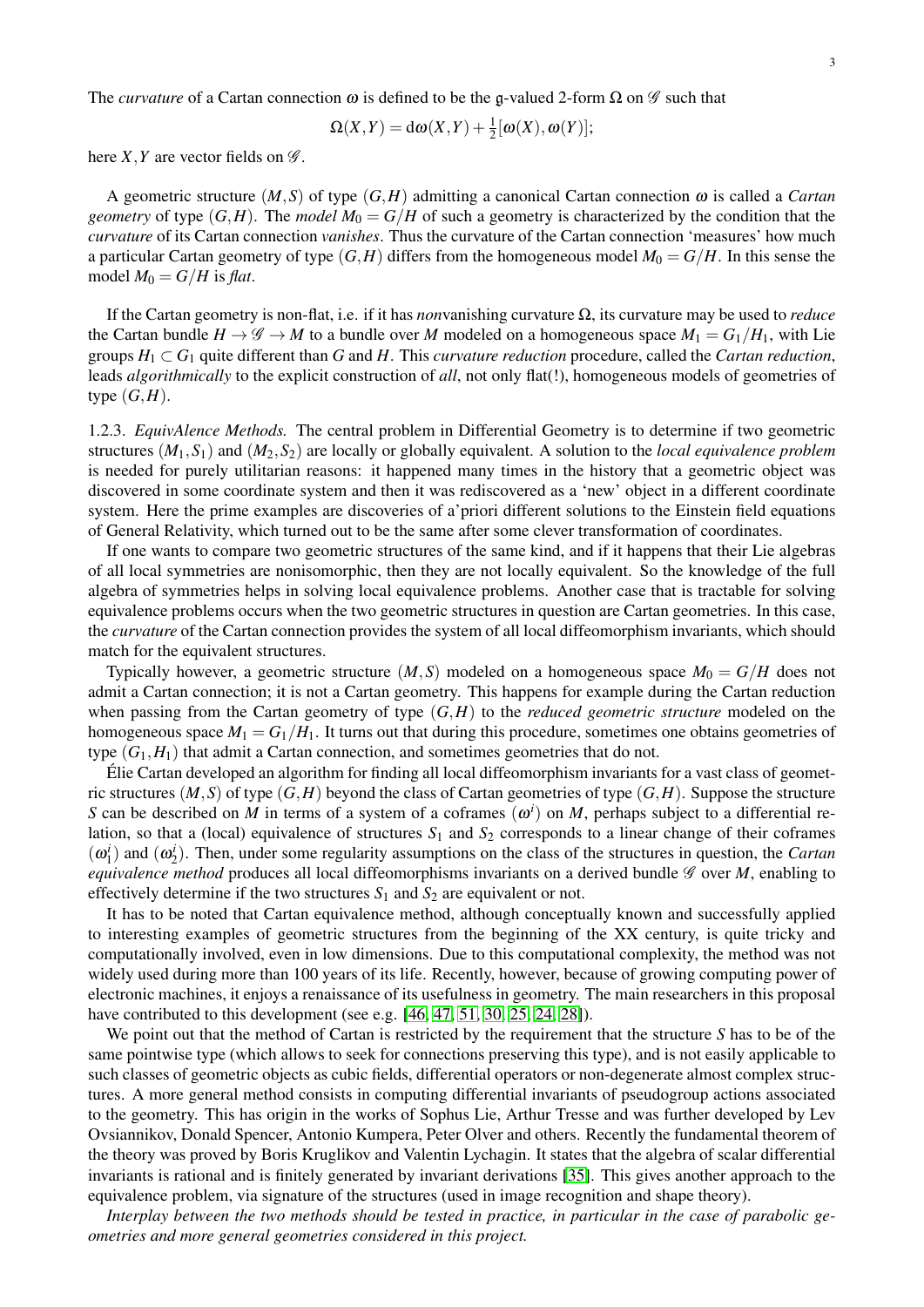1.3. Nonholonomic mechanics and vector distributions. Our proposal is motivated by the fact that there exists a rich reservoir of interesting geometric structures of a *simple mechanical origin,* and that the framework one builds in order to investigate them has far-reaching applications both in differential geometry and beyond.

These structures arise in a most elementary way from the *kinematics* of systems with *non-holonomic constraints:* that is, mechanical systems whose admissible velocities (i.e. tangent directions to trajectories) are restricted, at each point of the configuration space, to a linear subspace, but do not force the configuration to stay on a lower-dimensional submanifold. Systems of that kind are abundant in the field of *robotics,* where a non-holonomic constraint may arise for example from the presence of a wheel, assumed to roll on a surface without slipping or skidding. Their study – in both kinematical and dynamical aspects – is a central task of *control theory*, thus immediately indicating an important applied point of reference.

The geometric object encoding the constraints is a *vector distribution*  $\mathscr D$  on the configuration space *M*: the choice of a linear subspace  $\mathcal{D}_x \subset T_xM$  in each tangent space, varying smoothly from point to point (in practice, one may take *M* to be a dense open subset of the actual configuration space, removing certain 'singular' configurations). Trajectories of the system correspond to curves in *M* tangent to  $\mathscr D$  at all points: the *integral curves* of  $\mathscr{D}$ . We are interested in the case where any two points of *M* can be connected by an integral curve of D: one then says that D is *maximally non-holonomic,* or *bracket-generating,* or that the corresponding mechanical system is *controllable.*

We note that this is in general very different from the two kinds of distributions most familiar to the typical geometer, namely integrable and contact ones. The latter two can be, by a suitable choice of local coordinates, transformed to a normal form, and thus carry no interesting local information.

General bracket-generating distributions do, on the contrary, possess non-trivial *local invariants* [\[57,](#page-17-3) [16\]](#page-16-5)!

In fact, the fundamental mathematical problem associated with such distributions may be stated as follows: given two bracket-generating distributions  $(U, \mathcal{D})$  and  $(U', \mathcal{D}')$  on some open subsets of  $\mathbb{R}^n$ , describe the set of local diffeomorphisms  $\varphi: U \to U'$  such that  $\mathscr{D}' = \varphi_* \mathscr{D}$ . The question whether this set is inhabited is classically that of *equivalence*. On the other hand, in the particular case of  $U = U'$ ,  $\mathscr{D} = \mathscr{D}'$ , describing the above set is, classically, finding the *symmetries* of the distribution  $\mathscr{D}$ . It turns out that approaching this problem one discovers a wealth of geometric structure that springs naturally from the seemingly austere datum of a vector distribution.

This *naturally* places the theme of 'nonholonomic mechanics and vector distributions' in the framework of the SCREAM proposal. Nonholonomic mechanical systems with linear velocity constraints define bracketgenerating distributions on the configuration space manifold, and generically bracket-generating distributions have *local invariants*, *curvature*, and may have *symmetries*. Thus one is tempted to look for those among these systems whose kinematics, namely the configuration space  $M$  and the velocity distribution  $\mathscr{D}$ , is very symmetric, or is a flat model for some Cartan geometry, or is an example of a homogeneous model for a geometric structure  $(M, \mathscr{D})$  of type  $(G, H)$ , etc. In particular, finding nonholonomic systems whose kinematics  $(M, \mathscr{D})$  is a flat model for a *parabolic geometry* is very interesting (see below). If any such system, parabolic, or Cartan geometric in nature, is found (the Polish and the Norwegian PI's encountered examples of such systems in their research [\[17,](#page-16-6) [18,](#page-16-7) [4\]](#page-15-1)), it would associate 'hidden' *algebraic objects*, such as the symmetry, or more generally the pair of Lie groups  $(G,H)$ , to the mechanical system. Their significance for the physics of the system should be further explored.

#### 1.4. Tanaka prolongation. It is now useful to recall an important concept:

A *nilpotent* Lie algebra n is said to admit a *k*-step stratification if  $n = n_{-k} \oplus n_{-k+1} \oplus \cdots \oplus n_{-1}$  such that  $\mathfrak{n}_{-s-1} = [\mathfrak{n}_{-1}, \mathfrak{n}_{-s}]$  for all  $s = 1, 2, \ldots, k-1$  and  $\mathfrak{n}_{-k}$  is contained in the centre of  $\mathfrak{n}$ . We will refer to nilpotent Lie algebras with a chosen stratification as nilpotent Lie algebras with a *stratification*.

The crucial fact is that the basic information of any vector distribution  $\mathscr D$  is encoded, at any point *x* of the manifold *M*, in a certain point dependent *nilpotent Lie algebra*  $n_x$  *with a stratification*, called the *symbol* of  $\mathscr D$ at x. From now on, we will only consider *strongly regular bracket-generating distributions*, i.e. distributions  $\mathscr{D}$ whose symbols are the same (in the stratified Lie algebraic sense) at all points of *M*.

The symbol of a strongly regular bracket-generating distribution  $\mathscr D$  is a *diffeomorphism invariant* of the structure  $(M, \mathscr{D})$ . This divides the set of all such structures into equivalence classes  $(M, \mathscr{D}, \mathfrak{n})$  of strongly regular bracket-generating distributions  $\mathscr D$  with a given symbol n. It follows that within each class  $(M, \mathscr D, n)$ , there are typically still plenty of locally non-equivalent distributions. The question of what is the simplest among them, or equivalently the question of what is the *model* for each class, is answered by performing a purely algebraic procedure on the symbol n. This procedure is called the *Tanaka prolongation*.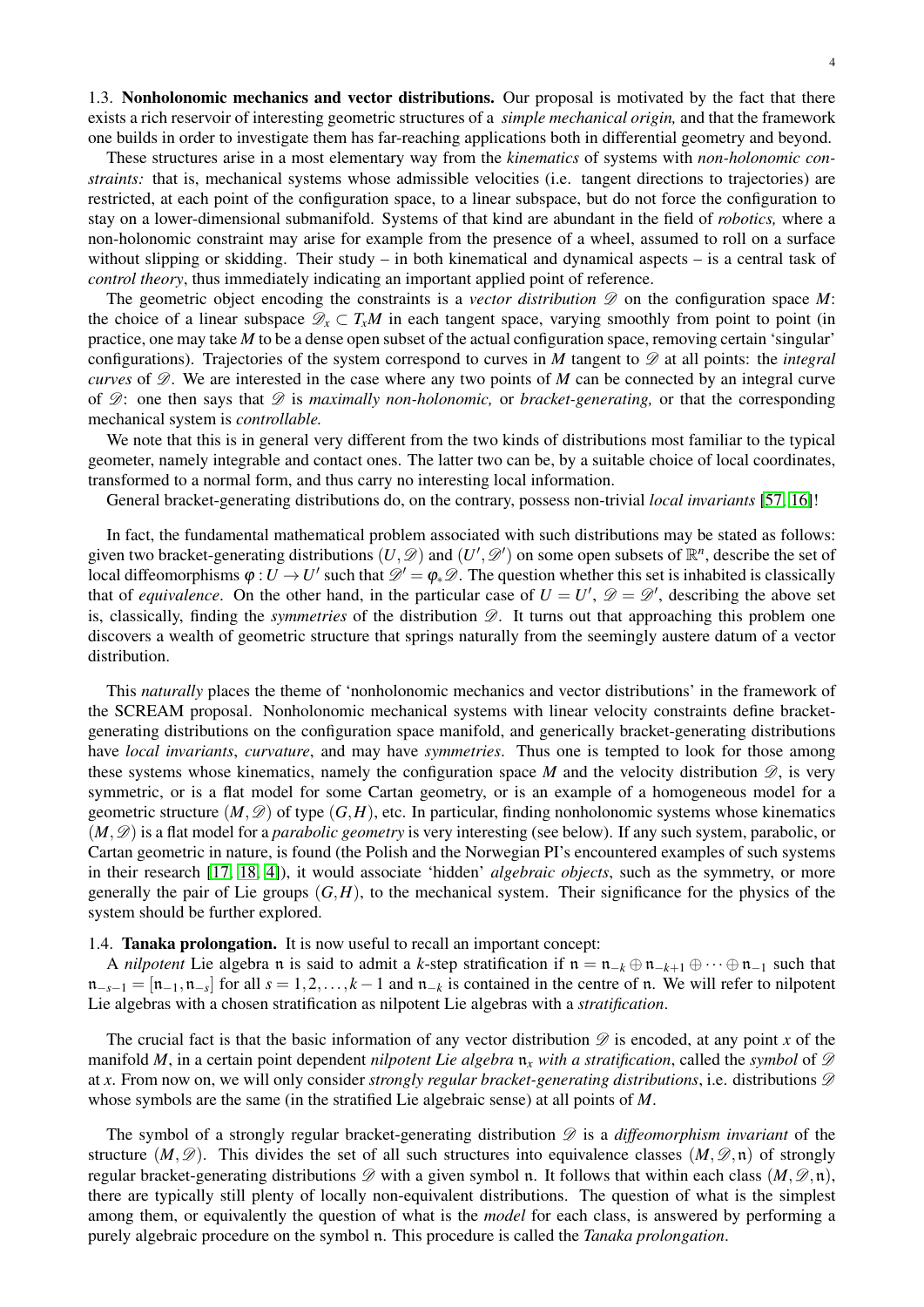The Tanaka prolongation is defined for any nilpotent Lie algebra with a *k*-step stratification; thus, in particular, it is well defined for symbols of strongly regular distributions. Given a nilpotent Lie algebra with a stratification  $n = n_{-k} \oplus n_{-k+1} \oplus \cdots \oplus n_{-1}$ , one introduces a notation  $\mathfrak{g}_- = n$ ,  $\mathfrak{g}_{-s} = n_{-s}$ , and defines Tanaka prolongation of  $\mathfrak{g}_-$  in terms of a sequence  $\mathfrak{g}_-$ ,  $\mathfrak{g}^0 = \mathfrak{g}_- \oplus \mathfrak{g}_0$ ,  $\mathfrak{g}^1 = \mathfrak{g}_- \oplus \mathfrak{g}_0 \oplus \mathfrak{g}_1$ ,  $\mathfrak{g}^2 = \mathfrak{g}_- \oplus \mathfrak{g}_0 \oplus \mathfrak{g}_1 \oplus \mathfrak{g}_2$ ,..., g *<sup>s</sup>* = g<sup>−</sup> ⊕g<sup>0</sup> ⊕g<sup>1</sup> ⊕g<sup>2</sup> ···⊕g*<sup>s</sup>* , etc, where g<sup>0</sup> is the Lie algebra of *derivations* of g<sup>−</sup> preserving the stratification in it; the vector spaces g*<sup>s</sup>* with *s* > 0, each of *finite* dimension, are similarly defined in an *algorithmic and purely algebraic* fashion, see e.g. [\[56\]](#page-17-4). The obtained sequence  $\mathfrak{g}^s$  is *graded* in the sense that  $[\mathfrak{g}_\ell, \mathfrak{g}_{\ell'}] \subset \mathfrak{g}_{\ell+\ell'}$  for all  $-k \leq \ell, \ell' \leq s$ , whenever  $-k \leq \ell + \ell' \leq s$ , and  $[\mathfrak{g}_{\ell}, \mathfrak{g}_{\ell'}] = \{0\}$  otherwise.

The Tanaka prolongation procedure can have two outcomes: either the sequence  $\mathfrak{g}^0$ ,  $\mathfrak{g}^1$ ,  $\mathfrak{g}^2$ , ... is infinite, or it terminates at step *K*, i.e. the procedure results in  $g_{K+1} = \{0\}$ . In the following we will concentrate only on the later case when *K* < ∞, i.e. when the Tanaka prolongation procedure uniquely associates a *finite dimensional* graded Lie algebra g *<sup>K</sup>* to the nilpotent Lie algebra with a stratification n. This ultimate Lie algebra g *<sup>K</sup>* is called the *Tanaka prolongation of* n. We will denote it as  $g(n)$ . We have the following, crucial, theorem.

*Theorem.* Among all structures  $(M, \mathscr{D}, n)$  of strongly regular bracket generating distributions  $\mathscr{D}$  on a manifold *M*, with symbol n, whose Tanaka prolongation is *finite*, the model, or what is the same, the structure with maximal symmetry, is given by  $M_0 = G(N)/P$ , where  $G(N)$  is a Lie group with the Lie algebra isomorphic to the Tanaka prolongation  $g(n)$  of n, and *P* is its Lie subgroup having Lie algebra  $p = g_0 \oplus g_+$ . Since the tangent space to  $M_0$  at every point is isomorphic to the symbol n of  $\mathscr{D}$ , the maximally symmetric distribution  $\mathscr{D}_0$  on  $M_0$ is defined as a span of vector fields which, at each point  $x \in M_0$ , are tangent to the vector subspace  $n_{-1} \subset T_xM_0$ . The symmetry group of the structure  $(M_0, \mathcal{D}_0)$  is  $G(N)$ .

Note that this theorem provides a vast reservoir of geometric structures associated with bracket-generating distributions, which are modeled on homogeneous spaces  $G/H$ : to fix a class of geometries of type  $(M, \mathscr{D}, \mathfrak{n})$ , it is enough to choose a nilpotent Lie algebra n with a stratification, whose Tanaka prolongation is finite. Then, by choosing  $G = G(N)$  and  $H = P$ , we have a distribution  $\mathcal{D}_0$  on  $M_0 = G(N)/P$ , which is the most symmetric among all distributions having constant symbol n. Studying deformations of these kind of distributions, and their relations to the nonholonomic mechanics, will be yet another objective of this proposal.

1.5. Parabolic geometries. As we said before, not all geometric structures (*M*,*S*) of type (*G*,*H*) admit a Cartan connection, and even if they do, it is not easy, in general, to determine it. *Parabolic geometries* form a large class of structures for which this problem does not exist: the algebraic properties of parabolic geometries guarantee existence and uniqueness of a Cartan connection, making all of them *Cartan geometries*.

One of the simplest ways of defining parabolic geometries, is to say that these are, roughly, geometries  $(M, \mathscr{D}, \mathfrak{n})$  from the previous sections for which the Tanaka prolongation  $\mathfrak{g}(\mathfrak{n})$  of  $\mathfrak{n}$  is finite and *semisimple*.

More precisely, general parabolic geometries, in addition to the distribution  $\mathscr D$  in TM, have more structure in  $\mathscr{D}$ . Algebraically, this corresponds to having an additional structure *s* in n. The structure *s* can be a tensor in n, or a property that n is composed from specific algebraic objects, such as subalgebras, vector subspaces, etc. There also exists a procedure of Tanaka prolongation of *k*-step nilpotent Lie algebras with such additional structures. It is almost the same as for the *bare* nilpotent Lie algebras, with the only difference that now  $\mathfrak{g}_0$ must preserve not only the strata of n, but also the structure *s* in n. This being said, we *define parabolic geometries* more precisely as structures  $(M, \mathcal{D}, \mathfrak{n}, s)$  for which the Tanaka prolongation preserving the structure *s* in n is *semisimple*[1](#page-4-0) . Even if we restrict to the case when the Tanaka prolongation preserving *s* in n is *simple*, there is a vast ZOO of such structures, known before a concept of parabolic geometry was abstracted. These *classical* parabolic geometries include *conformal and projective geometries*, *Cauchy-Riemann geometries*, the *geometry of* (2,3,5) *distributions*, the *geometry of 3rd order ODEs considered modulo contact transformations of variables* and the *geometry of 2nd order ODEs considered modulo point transformations of variables*, etc. But there are *many other* parabolic geometries:

It follows that, any choice of a parabolic subalgebra p in a noncompact real form of a simple Lie algebra g defines a parabolic geometry, which is a geometric structure  $(M, S)$  of type  $(G, P)$ , where *G* is a real (semi)simple Lie group with Lie algebra g and *P* is a parabolic subgroup in *G* with Lie algebra p. The crucial fact about these geometries is that the algebraic structure of  $\beta$  and  $\beta$  (semisimplicity of  $\beta$  and parabolicity of  $\beta$ ) naturally *equips all such geometries* with a *unique Cartan connection*. Thus *parabolic geometries are always Cartan*

<span id="page-4-0"></span> $<sup>1</sup>$ Our definition of parabolic geometries is a rough one, devised for simplicity of exposition of this proposal. It excludes some of the</sup> known parabolic geometries, e.g. the projective and the contact projective ones, but this is not crucial here.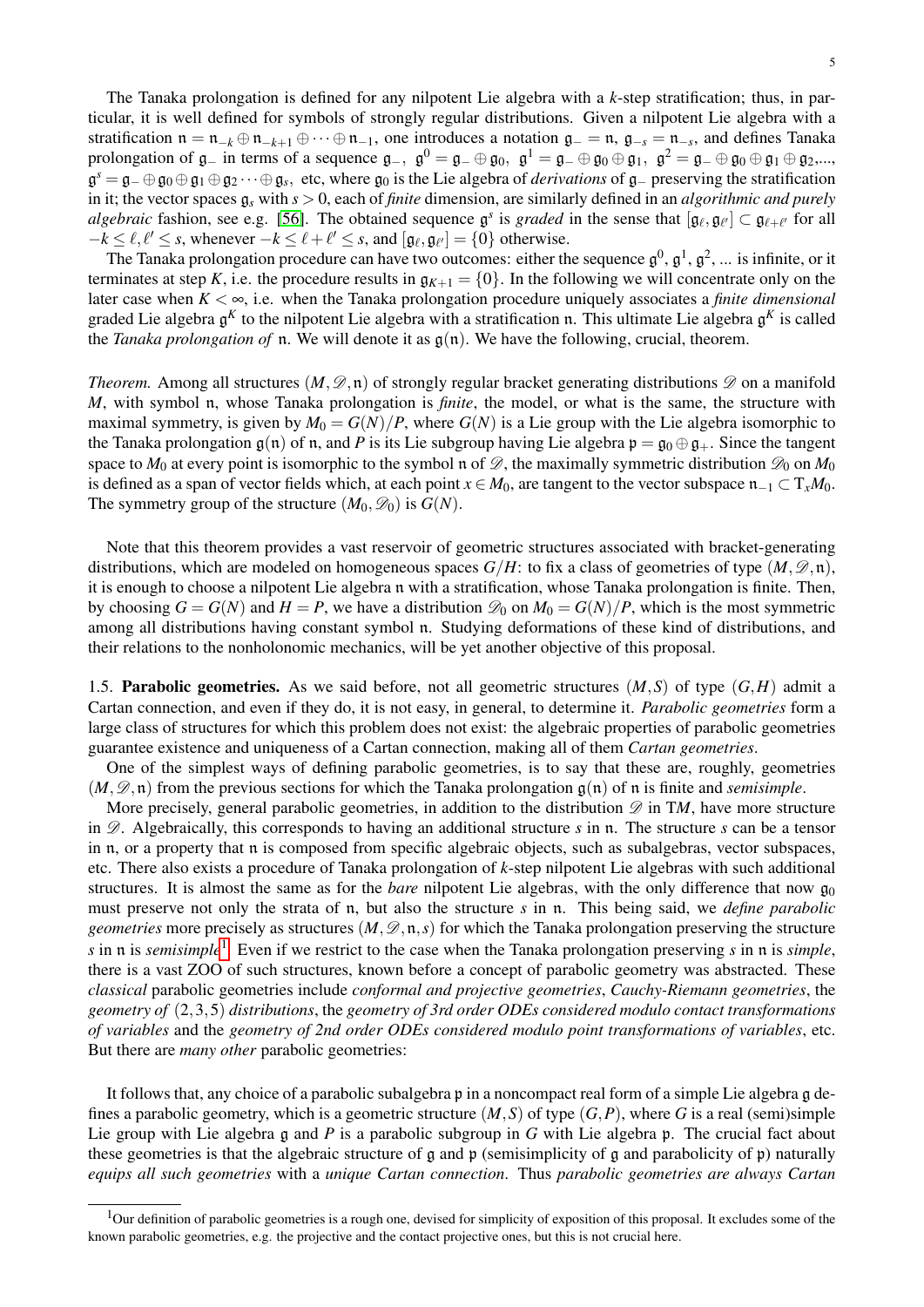*geometries*. The semisimple Lie group *G* and a choice of parabolic subgroup *P*, which models any such geometry as *G*/*P*, is usually incorporated to the name: to specify which parabolic geometry from their vast ZOO is considered, we will use the term *parabolic geometry of type* (*G*,*P*).

*Disclaimer*. In the subsequent sections describing *preliminary work* we will often refer to *two particular parabolic geometries* in dimension five, namely to the *G*<sup>2</sup> *geometry of* (2,3,5) *distributions* and the, quite different, *G*<sup>2</sup> *contact geometry in dimension five*. Although they on their own create a number of objectives that we will be studying in this proposal, it should be understood that the objectives associated with them have their analogs in other parabolic geometries, which are equally important and will be studied on the same footing.

1.6. Preliminary work. The PI and the Norwegian partner have been among the leading researchers in a community that contributed to the revival of the study of geometric structures such as Cartan geometries, and particularly parabolic geometries, in recent years.

The PI was among the first who at the turn of the XXth and XXIst centuries were revitalizing the subject of Cartan geometries. This included work on CR geometry [\[53,](#page-17-5) [42,](#page-16-8) [52,](#page-17-6) [27\]](#page-16-9), conformal and projective geometries [\[23,](#page-16-10) [31\]](#page-16-11), geometry of differential equations [\[45,](#page-17-7) [50\]](#page-17-8), and geometry of  $(2,3,5)$  distributions [\[48\]](#page-17-9). Apart from these predominantly parabolic geometries, he also contributed to studies of more exotic Cartan geometries such as [\[2,](#page-15-2) [21,](#page-16-12) [30,](#page-16-0) [51\]](#page-17-2). The main research partner is the author of influential work on differential invariants of geometric structures, geometries of differential equations, integrability and symmetry analysis, and Tanaka theory. A potential Norwegian co-investigator, Dennis The, is a colleague and frequent collaborator of Kruglikov, and he has made significant contributions to the general theory of parabolic geometries and the geometric theory of differential equations. Of particular importance in the context of the project is recent work [\[37,](#page-16-13) [36,](#page-16-14) [38,](#page-16-15) [14,](#page-16-16) [15\]](#page-16-17) of the Norwegian research partners on symmetry gaps and classification techniques for homogeneous geometries.

In the following we will outline preliminary work that is directly related to the objectives of the project.

<span id="page-5-0"></span>1.6.1. *G*<sup>2</sup> *geometries, differential equations and mechanics.* Particular work has been done in the field of relations between Cartan geometries and nonholonomic mechanics. Here the best known example is the association between the *kinematics of surfaces* (such as spheres) *rolling on each other without slipping or twisting* and the *parabolic geometry of* (2,3,5) *distributions* [\[6,](#page-15-3) [3,](#page-15-4) [1\]](#page-15-0).

All the three named team members of the proposal have worked on the development of this subject. In particular in [\[1\]](#page-15-0) new surfaces were found, such that the distribution encoding the nonslipping and nontwisting constraints had the simple Lie group *G*<sup>2</sup> as the group of all local symmetries. This work was based on the original observation that there is always a  $(2,3,5)$  distribution, i.e. a parabolic  $G_2$  geometry in dimension 5, associated with a conformally non flat split signature structure [*g*] on an oriented 4-dimensional manifold *M*. The  $(2,3,5)$  distribution is defined on a circle bundle  $\mathbb{S}^1 \to \mathbb{T}(M) \to M$ , called the *circle twistor bundle*  $\mathbb{T}(M)$ , of all real totally null planes of a given selfduality over *M* [\[1\]](#page-15-0). This *embeds* the nonflat parabolic geometries of conformal 4-dimensional split signature structures into the space of *G*<sup>2</sup> parabolic geometries in dimension five describing (2,3,5) distributions. The paper [\[1\]](#page-15-0) created a number of questions, which during the last few years were investigated by Michael Eastwood, Dennis The (a potential Norwegian co-investigator), Katja Sagerschnig (a potential Polish co-investigator) and Paweł Nurowski (PI). These questions are centered around the problem of *characterization of* (2,3,5) *distributions*, with specific subproblems 1), 2) and 3) in our list from Section ??. The preliminary results of Eastwood/The/Sagerschnig/Nurowski indicate that there are curvature obstructions for  $(2,3,5)$  distributions to be twistor distributions of the conformal split signature structures in dimension 4.

Another set of problems related to the paper [\[1\]](#page-15-0) is to find possibly all 4-dimensional conformal split signature manifolds, whose twistor distribution has precisely  $G_2$  symmetry. Preliminary results here are included in the papers of Paweł Nurowski and Gil Bor [\[4\]](#page-15-1), as well as in the paper of Nurowski and Daniel An (arXives:1302.1910).

A vital source of such geometries are nondegenerate second order PDEs  $F(x, u, \partial u, \partial^2 u) = 0$  on one function  $u(x^1, \ldots, x^d)$  of  $d = 4$  variables, as investigated by Boris Kruglikov (Norwegian PI). Indeed, it was explained in [\[19\]](#page-16-18) that for both  $d = 3,4$  any solution *u* of the PDE carries a canonical conformal structure  $c_F$  read off the symbol of the equation. Assuming neutral signature, by [\[7\]](#page-15-5) there is an associated rank 2 distribution  $\Pi$  on the twistor bundle  $\mathbb{T}(M_u)$  over the base-manifold lifted to the space of jets, which is projected to the canonical  $\alpha$ null congruence of 2-planes Π. If the PDE possesses a nontrivial dispersionless Lax pair, then  $\hat{\Pi}$  is integrable, but otherwise it has a generic growth and gives rise to a (2,3,5) distribution. For instance, the dispersionless Kadomtsev-Petviashvilli (dKP) equation  $(d = 3)$ 

$$
F: u_{tx} - u_x u_{xx} - u_{yy} = 0, \quad c_F = [4u_x dt^2 - dy^2 + 4 dt dx],
$$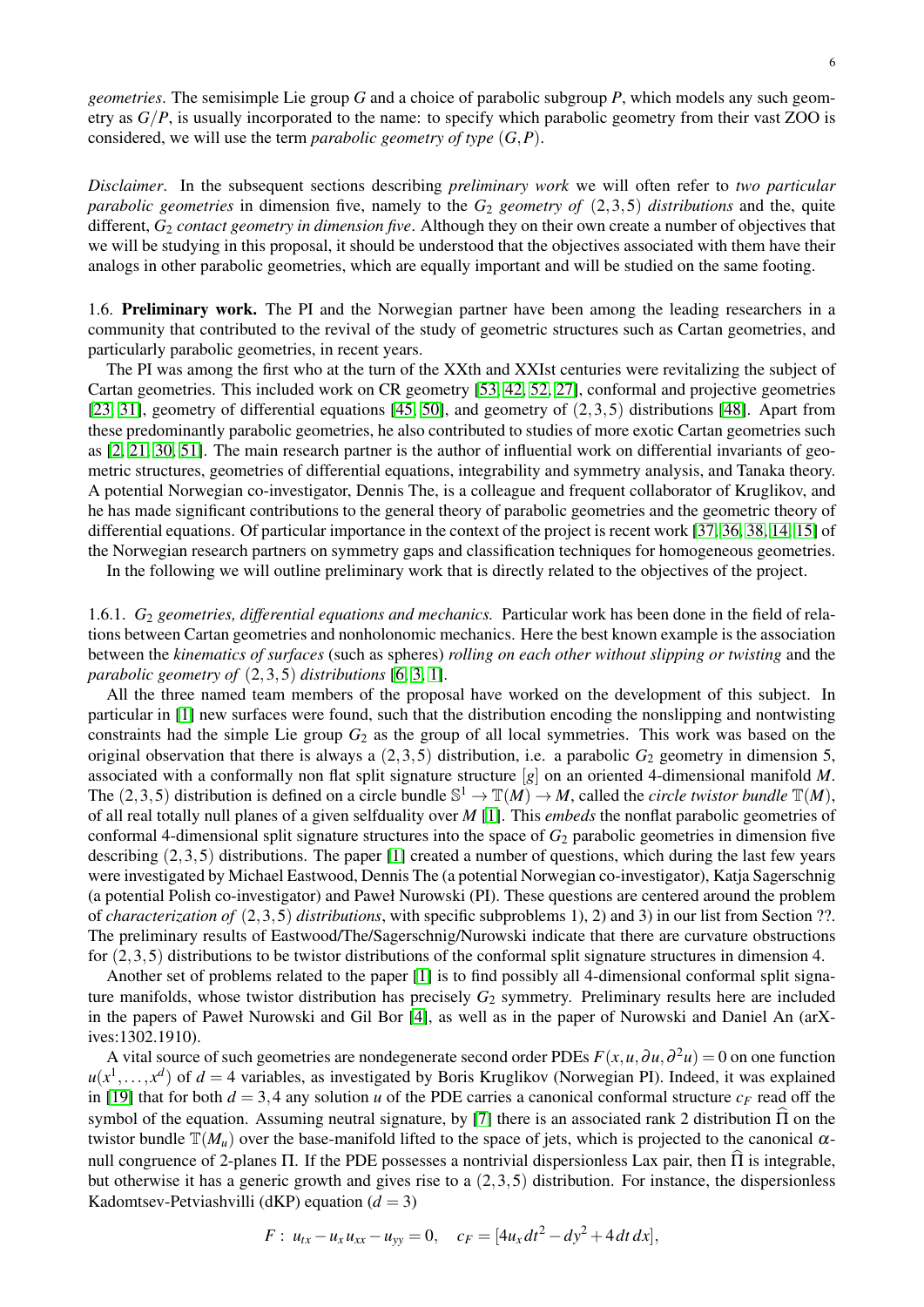is integrable (by the Lax pair  $\partial_y - \lambda \partial_x + u_{xx}\partial_\lambda$ ,  $\partial_t -(\lambda^2 + u_x)\partial_x + (\lambda u_{xx} + u_{xy})\partial_\lambda$ ), while its higher-dimensional analog  $(d = 4)$ , the Khokhlov–Zabolotskaya equation

$$
F: u_{tx} - u_x u_{xx} - u_{yy} + u_{zz} = 0, \quad c_F = [4u_x dt^2 - dy^2 + dz^2 + 4 dt dx],
$$

is not. Thus symmetry reductions and curvature constraints will lead to special solutions of these PDEs.

Another important *G*<sup>2</sup> structure is based on contact geometry in dimension 5. This geometry was investigated by Paweł Nurowski (PI), Dennis The and Michael Eastwood. In particular, Eastwood and Nurowski in [\[17,](#page-16-6) [18\]](#page-16-7) have shown that the configuration space *M* of a mechanical system in three dimensions consisting of a disk whose velocity is constrained to be tangent to the plane of a disk, a *flying saucer* as it is called in [\[17,](#page-16-6) [18\]](#page-16-7), may be equipped with a *flat G*<sub>2</sub> contact parabolic geometry. It was shown in [\[17,](#page-16-6) [18\]](#page-16-7) that such a 'flying saucer' can be also defined in a *curved* 3-dimensional space, in terms of a rather esoteric geometric structure in there. It then raised a problem similar to the one discussed for the twistor distribution and the corresponding 4-manifold: what one has to assume about curvatures of this 'esoteric' 3D geometry for the configuration space of the flying saucer to be equipped with a *flat*  $G_2$  contact geometry, i.e. one with  $G_2$  symmetry.

<span id="page-6-0"></span>1.6.2. *Normalizations of geometries with infinite type symbol.* There is a large class of bracket-generating distributions for which the Tanaka prolongation never terminates. Examples are *contact* distributions. Also an *Engel* distribution in dimension 4, i.e. a rank 2 distribution  $\mathscr{D}$  such that rank( $[\mathscr{D}, \mathscr{D}]$ ) = 3 and rank( $[\mathscr{D}, [\mathscr{D}, \mathscr{D}]$ )) = 4, has this property.

It is well known that a contact distribution in dimension three is naturally defined on the configuration space *M* of a skate on the plane. It is a little less known, that viewing the physical system of a skate on the plane properly, one can associate to it a *Cartan geometry*, which turns out to be even a *parabolic geometry*. It is clear that the dimension of *M* is three, as one needs to have three numbers to determine a position of the skate in the plane and its orientation. The contact distribution  $\mathscr{D}$  on *M* is defined by means of one constraint on velocities which prevents the skate from *skidding*. Although the symbol n of this distribution  $\mathscr D$  has infinite Tanaka prolongation, this leads to a nontrivial parabolic geometry, because the skate enables for two, physically quite different, movements which are compatible with the nonskidding condition. These movements are: the *sliding along the skate blade* and the *evolution named as a pirouette*. These two movements define two lines in  $\mathscr D$  at every point of *M*, equipping the configuration space *M* of the skate with the *split* of  $\mathscr D$  into rank one subdistributions,  $\mathscr{D} = \mathscr{D}_1 \oplus \mathscr{D}_2$ . This is reflected in the symbol n of the skate distribution, which has a split  $n_{-1} = n_{-1,1} \oplus n_{-1,2}$ . This 'chops' the Tanaka prolongation of the symbol of  $\mathscr{D}$ . For the fully understood configuration space of the skate, the Tanaka prolongation procedure has to preserve not only the stratified n, but also  $n_{-1,1}$  and  $n_{-1,2}$ . It results in a finite Tanaka prolongation algebra  $g(n)$  isomorphic to the simple Lie algebra  $\mathfrak{sl}(3,\mathbb{R})$ . This leads to the conclusion that the configuration space of a skate is a flat model for a parabolic geometry of type  $(SL(3,\mathbb{R}),P)$ , with the parabolic subgroup *P* being the Borel subgroup in  $SL(3,\mathbb{R})$ .

There are more contact parabolic geometries with similar properties. For example, as it is shown in a recent paper of Nurowski and Hill [\[29\]](#page-16-19), the configuration space of a *car* on the plane defines a flat model for a parabolic geometry of type (*SO*(2,3),*P*), with *P* being the Borel subgroup in *SO*(2,3). Here the nonholonomic distribution, defined by the wheels preventing the car from skidding, is an *Engel* distribution. It has infinite Tanaka prolongation. But similarly to the skate, this distribution has a *split*, which results in the configuration space of a car to be equipped with a Cartan, actually parabolic, geometry. Also the  $G_2$  contact geometry in dimension five associated with a flying saucer mentioned above is parabolic, due to an additional structure (twisted cubic, enabling a complicated flying saucer's manoeuver) in the contact distribution.

We would like to study more of such examples in the proposal, possibly obtaining an understanding of them at some unifying level.

The above reductions are obtained by additional *tensorial* constraints on the geometry/kinematics. Another source of constraints is of the *curvature type*. This is central in Cartan's equivalence method, under the title of normalization, and it was also used in the study of the symmetry gap problem [\[37\]](#page-16-13). However, as mentioned above, this does not necessary lead to a Cartan geometry. For instance, almost complex structures have infinite type as *G*-structures, yet imposing a non-degeneracy for the Nijenhuis tensor yields a finite type, in particular the symmetry group is always a Lie group. In fact, the largest possible symmetry is *G*<sup>2</sup> [\[33\]](#page-16-20), yet in this case it cannot serve as a model space. We will study more reductions of geometries in the project and will aim at understanding the mechanism at a unifying level.

<span id="page-6-1"></span>1.6.3. *Snakes and planar robots.* Some years ago, the PI of this project started to generalize the concept of *trailers*, which appeared in control theory based on Goursat flags in multi-dimensions (an example of which is the Engel distribution in dimension four), to the concept of *snakes* or more general *planar robots* – a term coined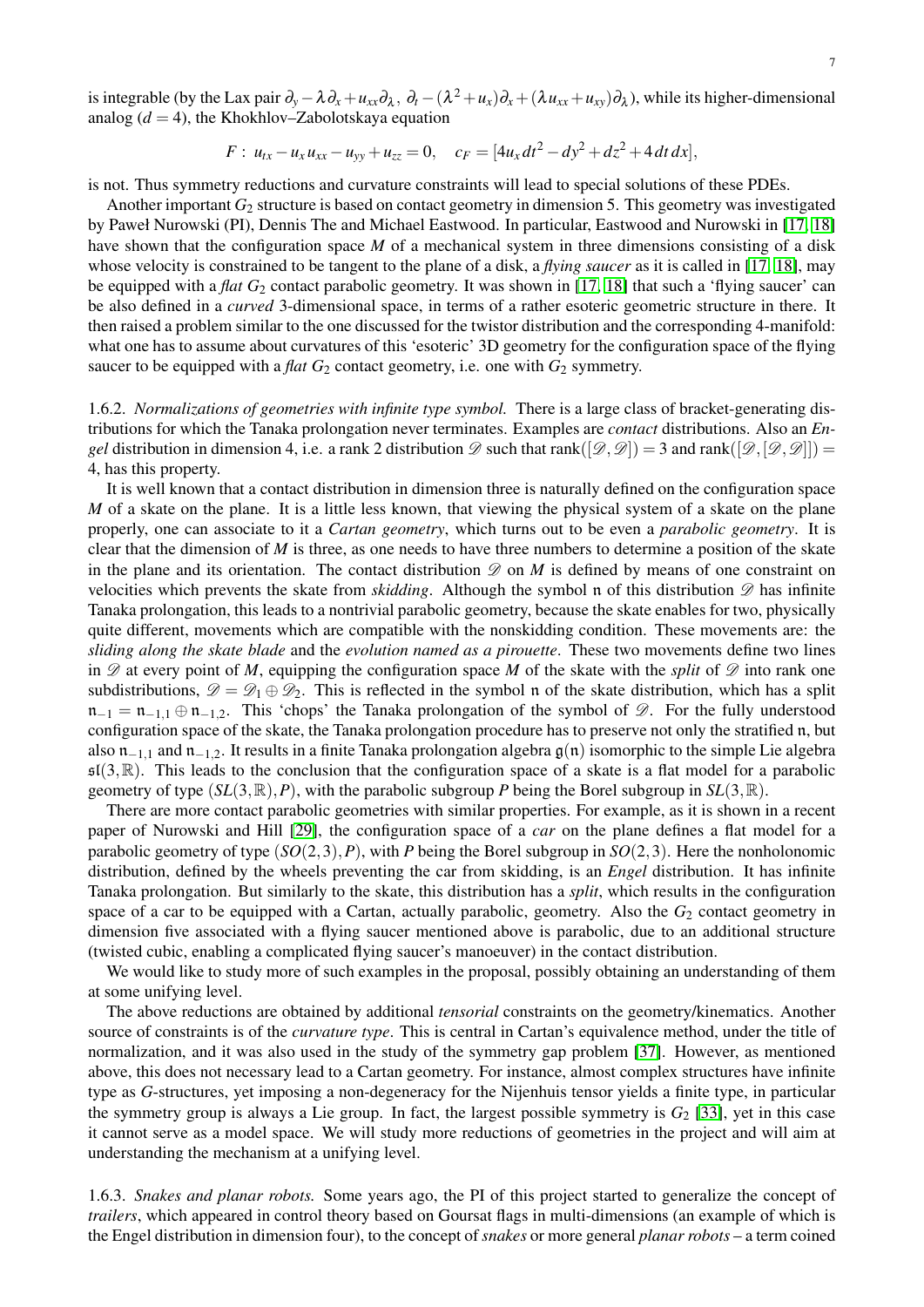by Gil Bor and Paweł Nurowski. These are much simpler, and in low dimensions correspond to interesting parabolic geometries.

A planar robot is made out of *E* edges, joined by *V* vertices, forming a planar graph with *F* faces. There are also *W* wheels, attached to some of the edges; each wheel is aligned parallel to its edge (like the back wheel of a bicycle). During the motion of such a robot, the length of each edge is fixed, but the angles between adjacent edges are allowed to vary. Here are some examples:



Each wheel has the effect of preventing the edge to which it is attached from skidding sideways. In other words, the wheel imposes a restriction on the movement of the edge to which it is attached. It is a *non-holonomic constraint*, so that the point on the edge where the wheel is attached can move only in the direction of the edge.

In the physical realization of such a robot, one controls only the direction of the edges by placing controls (motors or muscles) at the vertices joining adjacent edges. (There are no motors at the wheels themselves.) Remarkably, such a robot is typically able to move along the plane quite efficiently by virtue of such controls.

The mathematics of such robots is quite intriguing. For example, the PI and Gil Bor have established a simple result about them, which helps in the following problem.

The wheels of the robot introduce *linear* constraints on its velocity. Hence, similarly to the case of a skate or a car, the configuration space *M* of the robot is equipped with a vector distribution  $\mathscr{D}$  of possible velocities. It follows that for example the *trident snake* from the above figures has *M* of dimension  $n = 6$ , and the rank *r* of its velocity distribution  $\mathscr D$  is equal to  $r = 3$ . We will say that the type of the velocity distribution  $\mathscr D$  of the trident snake is  $(r, n) = (3, 6)$ . It turns out however, that there is another quite different snake, namely the *benzen* snake (see the figure above), which also has the velocity distribution of type  $(r, n) = (3, 6)$ . A similar example is obtained by taking the *bodyless trident snake*, and the 3*-edge snake* with the same number of edges and wheels as the bodyless trident snake, but with a different topology, in which its three edges  $e_1, e_2, e_3$ , are arranged such that  $e_2$  is attached to  $e_1$  on its one end, and it is attached to  $e_3$  on its second end, whereas  $e_1$  and *e*<sub>3</sub> are connected with *e*<sub>2</sub> only. Both of these snakes have velocity distribution  $\mathscr D$  of the same type  $(r, n) = (2, 5)$ .

In this project we would like to find *planar robots whose velocity distribution has a simple Lie algebra as its algebra of symmetries*. Hopefully we would like to find all planar robots which are flat models for parabolic geometries associated with distributions of a given rank *r* on manifolds of a given dimension *n*. We would first need to select all topologies of snakes whose velocity distribution is of type (*r*,*n*). Here is the place for the preliminary, very simple result, which we quote from the unpublished paper of Bor and Nurowski:

*Proposition*. A velocity distribution of type (*r*,*n*) of a planar robot with *F* faces, *V* vertices, *E* edges and *W* wheels, satisfies (under the independence assumption on the *E* holonomic and *W* anholonomic constraints)

 $E = n + 2F - 2$ ,  $V = n + F - 1$ ,  $W = n - r$ .

This proposition tells us how to relate the fundamental dimensions, *n* of the configuration space manifold *M* and *r* of the velocity distribution  $\mathscr{D}$  of the robot, to the number of its faces *F*, edges *E*, vertices *V* and wheels *W*. We plan to inspect the list of the distributions of rank *r* in dimension *n* whose symbols have Tanaka prolongations as simple Lie algebras, and then plan to use this proposition, as a sieve, to pick up only those topologies of planar robots that can have these values of *r* and *n*.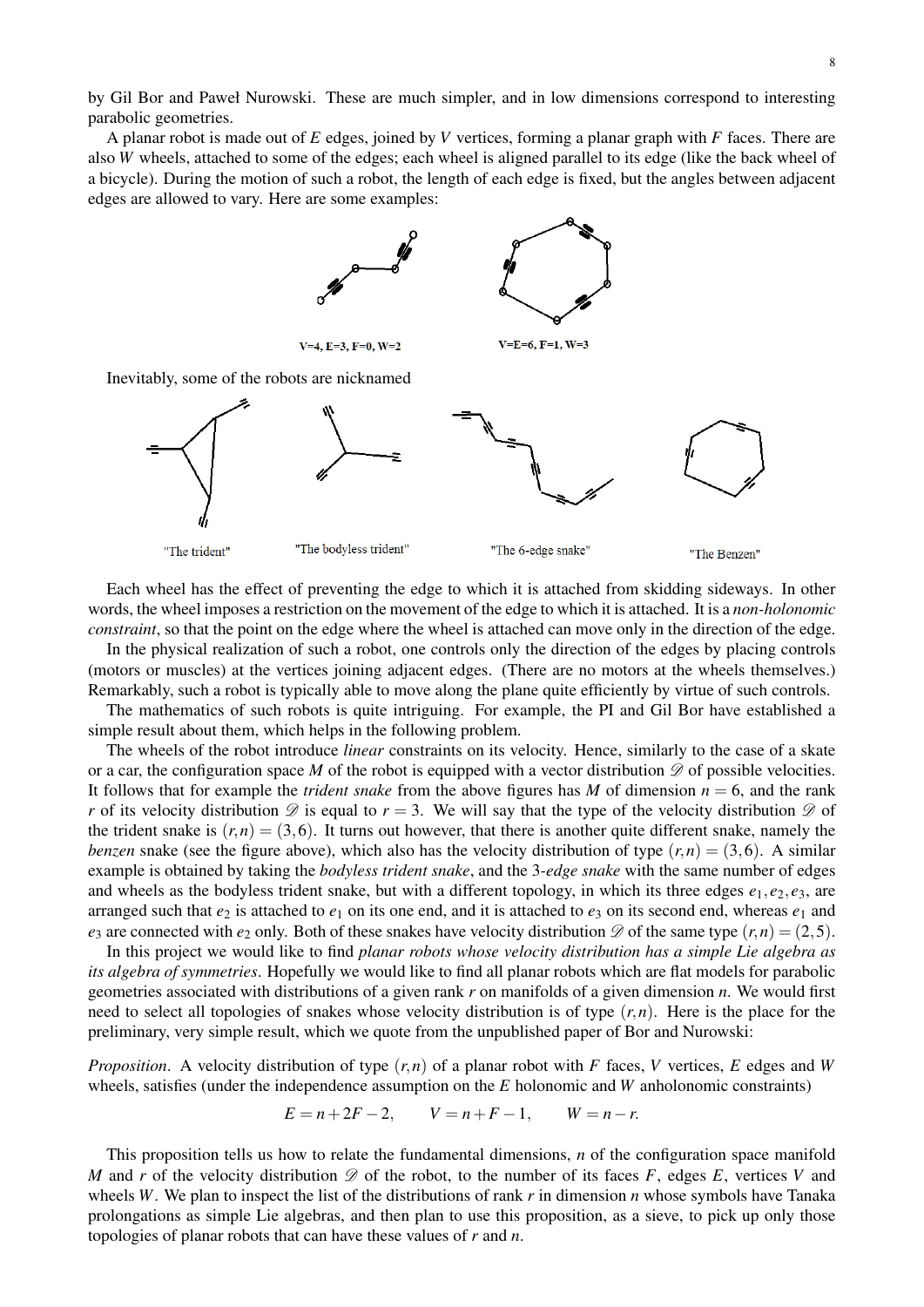9

We emphasize that this program is not empty. For example, the velocity distribution of a benzen snake is almost everywhere a *generic* (3,6) distribution. This means that it enjoys a parabolic geometry whose model has symmetry *Spin*(3,4). Similarly, both snakes with  $(r, n) = (2, 5)$  discussed above, have the distribution  $\mathscr{D}$ which almost everywhere is  $(2,3,5)$ . Thus they both belong to a parabolic geometry with flat model having symmetry *G*2. Whether or not there is a way of adjusting the parameters of these snakes, such as the *length* of their edges, to make them  $Spin(3,4)$  or  $G_2$  symmetric is an open question worth further studies.

<span id="page-8-2"></span>1.6.4. *Contactifications and their generalizations.* As an example of what we mean by a *contactification* we take a  $GL(2,\mathbb{R})$  *geometry in dimension four.* It is a structure  $(M,S)$  on a 4-dimensional manifold M with S being determined by an assignment of a *twisted cubic curve*  $\gamma(x) = (1, x, x^2, x^3)$  at the tangent space  $T_aM$  of each point  $a \in M$ . Alternatively, since the twisted cubic reduces the structure group of each tangent space  $T_aM$  from  $GL(4,\mathbb{R})$  to the  $GL(2,\mathbb{R})$  sitting *maximally* in  $GL(4,\mathbb{R})$  (or, what is the same in this case, acting *irreducibly* in  $\mathbb{R}^4 \cong T_aM$ , the  $GL(2,\mathbb{R})$  geometry in dimension 4 can be defined as a geometry on a 4-manifold *M* with a reduction *S* of the structure group of the tangent bundle from  $GL(4,\mathbb{R})$  to the irreducible  $GL(2,\mathbb{R})$ .

This geometry was studied by Robert Bryant in [\[5\]](#page-15-6), but also, with more details devoted to the analysis of the *curvature*, by the PI of this proposal in [\[49,](#page-17-10) [24\]](#page-16-2). In particular, Bryant in [\[5\]](#page-15-6) has shown that this geometry can be also defined in terms of a certain *symmetric 4th rank tensor* on *M*, characterized by the requirement that its stabilizer in  $GL(4,\mathbb{R})$  is the irreducible  $GL(2,\mathbb{R})$ . It was also Bryant, who has shown that this geometry is in a one-to-one correspondence with classes of *4th order ODEs considered modulo contact transformations of variables*, restricted by a certain contact invariant conditions, called Wünschmann conditions.

To be more specific, consider a 4th order ODE  $y^{\prime\prime\prime\prime} = 0$ . This ODE, considered modulo contact transformation of variables, defines the following coframe

<span id="page-8-0"></span>(1) 
$$
\omega^0 = -3(dy - y'dx), \quad \omega^1 = dy' - y''dx, \quad \omega^2 = -\frac{1}{2}(dy'' - y'''dx), \quad \omega^3 = dy''', \quad \omega^4 = dx
$$

on the 5-dimensional space  $\mathscr{J}^3$  of 3rd jets of functions  $y = f(x)$  of one variable *x*. This space is foliated by integral curves of the total differential vector field  $X = \frac{d}{dx}$ . The leaf space, whose points are these curves, is the 4-dimensional space *M* of solutions of the ODE  $y^{\prime\prime\prime\prime} = 0$ . A convenient parametrization of *M* is obtained by passing from coordinates  $(x, y, y', y'', y''')$  of  $\mathscr{J}^3$  to coordinates  $(x, a_0, a_1, a_2, a_3)$  related to the general solution  $y = a_0 + 3a_1x + 3a_2x^2 + a_3x^3$  of  $y'''' = 0$ . Indeed, the transformation  $(x, y, y', y'', y''') \rightarrow (x, a_0, a_1, a_2, a_3)$  given by

$$
x \to x
$$
,  $y \to a_0 + 3a_1x + 3a_2x^2 + a_3x^3$ ,  $y' \to 3a_1 + 6a_2x + 3a_3x^2$ ,  $y'' \to 6(a_2 + a_3x)$ ,  $y''' \to 6a_2$ 

is a diffeomorphism of  $\mathscr{J}^3$ . It brings the coframe [\(1\)](#page-8-0) into the form

$$
\omega^0 = -3(da_0 + 3xda_1 + 3x^2da_2 + x^3da_3), \quad \omega^1 = 3(da_1 + 2xda_2 + x^2da_3), \quad \omega^2 = -\frac{3}{2}(da_2 + xda_3),
$$
  

$$
\omega^3 = \frac{3}{2}da_3, \quad \omega^4 = dx.
$$

Now the Bryant observation that the 2-form

$$
\omega = \omega^0 \wedge \omega^3 - 3\omega^1 \wedge \omega^2
$$

and the fourth rank symmetric tensor

<span id="page-8-1"></span>(2) 
$$
\Upsilon = -3(\omega^1)^2(\omega^2)^2 + 4\omega^0(\omega^2)^3 + 4(\omega^1)^3\omega^3 + (\omega^0)^2(\omega^3)^2 - 6\omega^0\omega^1\omega^2\omega^3,
$$

although transforming badly by the contact transformations of variables in  $\mathscr{J}^3$  , projects to the well defined *line* of a 2-form and a *line* of a 4th rank tensor on the solution space *M* is expressed by the fact that in the new coordinates  $(x, a_0, a_1, a_2, a_3)$  on  $\mathscr{J}^3$  we have

$$
\omega = -9(da_0 \wedge da_3 - 3da_1 \wedge da_2) \quad \text{and} \quad \Upsilon = 81(-3da_1^2 da_2^2 + 4da_0 da_2^3 + 4da_1^3 da_3 + da_0^2 da_3^2 - 6da_0 da_1 da_2 da_3).
$$

These two objects  $\omega$  and  $\Upsilon$  are clearly defined up to a scale on the space of solutions M parametrized by  $a = (a_0, a_1, a_2, a_3)$ . Their common stabilizer in  $GL(T_aM)$  at every point *a* of the solution space *M* of the ODE  $y^{\prime\prime\prime\prime} = 0$ , is irreducible  $GL(2,\mathbb{R})$ , equipping *M* with a  $GL(2,\mathbb{R})$  structure.

What we mean by a *contactification* in this case, is to associate to *M* a 5-dimensional bundle  $T(M)$ , with a (local) typical fiber being an open set  $\mathcal{U} \subset \mathbb{R}$ ,  $\mathcal{U} \to \mathbb{T}(M) \stackrel{\pi}{\to} M$ , such that  $\mathbb{T}(M)$  is a *contact* manifold equipped with a contact distribution  $\mathscr{D}$  having at every point  $p \in \mathbb{T}(M)$  the same  $GL(2,\mathbb{R})$  structure in  $\mathscr{D}_p$  as M has at the tangent space  $T_{\pi(p)}M$ .

In our case the natural bundle is  $\mathbb{T}(M) = \mathscr{J}^3$ , with the fibers being tangent to the total differential  $X = \frac{d}{dx}$ . One then defines the desired contactified structure by looking for  $\mathscr D$  in terms of a suitable contact 1-form  $\lambda$  on  $\mathscr{J}^3$ . This should satisfy the condition that the contact structure is compatible with the symplectic form  $\omega$ , i.e.:

$$
(\mathrm{d}\lambda - b(\omega^0 \wedge \omega^3 - 3\omega^1 \wedge \omega^2)) \wedge \lambda = 0, \quad \text{with some function } b \text{ on } \mathscr{J}^3,
$$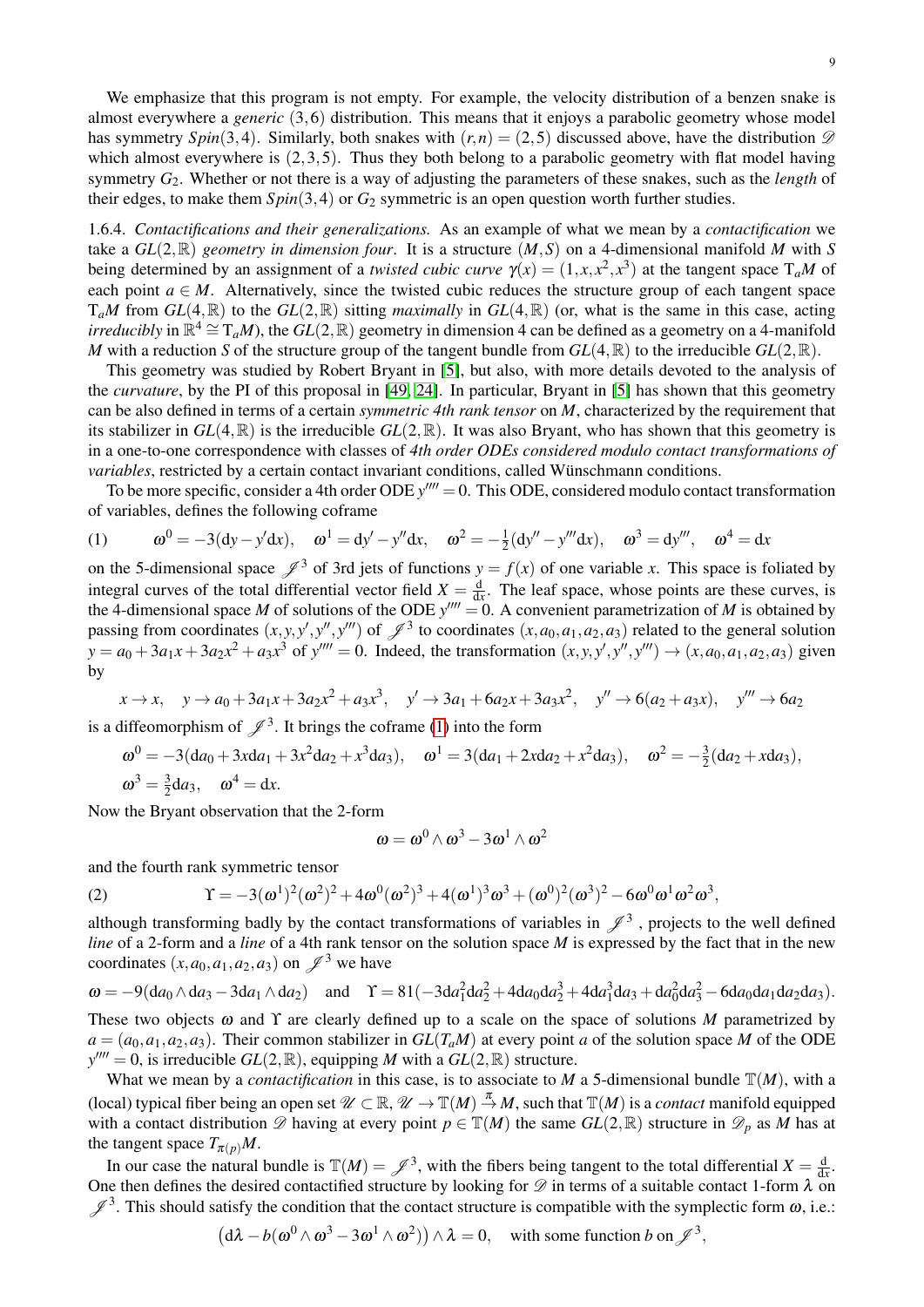and that  $\lambda$  is preserved along the fibers spanned by the total differential  $X = \frac{d}{dx}$ :  $(\mathscr{L}_X \lambda) \wedge \lambda = 0$ .

The simplest  $\lambda$  realizing this is  $\lambda = d(x + \frac{a_2^3}{a_3}) - 3a_1 da_2 + a_0 da_3$ , but other choices are also possible. The  $GL(2,\mathbb{R})$  contact structure is then obtained on  $\mathbb{T}(M) = \mathscr{J}^3$  by distinguishing a contact distribution  $\mathscr{D} = \lambda^{\perp} =$  ${Y \in T \mathcal{J}^3 | \lambda(Y) = 0}$ , and by defining a line of a 4th rank symmetric tensor  $\Upsilon$  in  $\mathcal{D}$  by the formula [\(2\)](#page-8-1).

It follows that the so defined structure  $(\mathcal{J}^3, \mathcal{D}, \Upsilon)$  on the third jet space  $\mathcal{J}^3$  is a *flat model* for the  $G_2$  *contact geometry* in dimension 5. Via the described process of *contactification* it relates the *flat Cartan geometry* of fourth order ODE  $y^{\prime\prime\prime\prime} = 0$  considered modulo contact transformations of variables, to the *parabolic contact geometry* with  $G_2$  *symmetry*. It is interesting to perform this construction for the nonflat Wünschmann case, with the general ODE  $y^{\prime\prime\prime\prime} = F(x, y, y', y^{\prime\prime}, y^{\prime\prime\prime})$ . A natural question immediately arises of *curvature characterization* of those  $G_2$  contact geometries that can be constructed via the contactification of the geometry of ODEs  $y^{\prime\prime\prime\prime}$  $F(x, y, y', y'', y''')$ . One can generalize the contactification procedure described here in various directions.

Again, this ODE picture has a counter-part in PDEs. Namely, it turns our that integrable dispersionless hierarchies of PDEs canonically determine a  $GL(2,\mathbb{R})$  structure on their solutions [\[20\]](#page-16-21). For instance, consider the first three equations of the dKP hierarchy

(3) 
$$
u_{xz} - u_{yt} - u_x u_{xy} = 0,
$$

$$
u_{xz} - u_{yt} - u_x u_{xy} - u_y u_{xx} = 0, \quad u_{yz} - u_{tt} + u_x^2 u_{xx} - u_y u_{xy} = 0.
$$

Here  $u(x, y, t, z)$  is a function on a 4-dimensional manifold *M*, which we identify with its graph  $M_u$  in  $\mathscr{J}^\infty$ . The characteristic variety of this system is the intersection of three quadrics,

<span id="page-9-0"></span>
$$
p_x p_t - p_y^2 - u_x p_x^2 = 0, \ p_x p_z - p_y p_t - u_x p_x p_y - u_y p_x^2 = 0, \ p_y p_z - p_t^2 + u_x^2 p_x^2 - u_y p_x p_y = 0,
$$

specifing a rational normal curve (twisted cubic) in  $\mathbb{P}T^*M_u$ :  $[p_x:p_y:p_t:p_z]=[1:\lambda:\lambda^2+u_x:\lambda^3+2u_x\lambda+u_y]$ . The corresponding  $\alpha$ -planes on  $\mathbb{T}M_u$  are annihilated by

$$
\omega(\lambda) = dx + \lambda dy + (\lambda^2 + u_x)dt + (\lambda^3 + 2u_x\lambda + u_y)dz.
$$

This supplies  $M_u \simeq M$  with a  $GL(2,\mathbb{R})$  geometry, depending on the solution *u*. Equations [\(3\)](#page-9-0) are equivalent to the commutativity conditions of the following vector fields, constituting a dispersionless Lax representation

$$
\partial_y - \lambda \partial_x + u_{xx} \partial_x, \qquad \partial_t - (\lambda^2 + u_x) \partial_x + (\lambda u_{xx} + u_{xy}) \partial_x, \n\partial_z - (\lambda^3 + 2u_x \lambda + u_y) \partial_x + (\lambda^2 u_{xx} + \lambda u_{xy} + u_{xt} + u_x u_{xx}) \partial_x.
$$

Projecting integral manifolds of this *holonomic* distribution from  $\mathbb{T}M_u$  to  $M_u$  we obtain a two-parameter family of  $\alpha$ -manifolds of the corresponding  $GL(2,\mathbb{R})$  structure, thus establishing its involutivity.

Higher-dimensional generalisations of this construction exists, and it works for all dispersionless hierarchies. Un-expectedly, there is a relation with parabolic geometries. Actually, [\[39\]](#page-16-22) parametrizes *GL*(2,R) structures via ODEs satisfying the Wunschmann conditions and these correspond to equations of Cartan's C-class [\[10\]](#page-15-7) ¨ that can be treated by normalizations generalizing the parabolic technique.

# 2. OBJECTIVES

We shall review the objectives of the present proposal, following the above ideas and preliminary results. We note that the problems we consider are frequently controlled by representation theory (in a much deeper way than it happens in e.g. Riemannian geometry), and thus are largely algebraized. This allows for an explicit analysis by means of computer algebra, a significant point of the proposed methodology. Each subsection consists of a minimal introduction, and a number of precise objectives.

<span id="page-9-1"></span>2.1. Geometric robots. In Sections [1.6.1,](#page-5-0) [1.6.2,](#page-6-0) and [1.6.3,](#page-6-1) we introduced mechanical systems that lead to interesting geometries, and preliminary results about them. Using the collective term 'geometric robots' for all these systems we have the following objectives:

- **Objective 1.** Find geometric robots whose configuration spaces support given geometric structures. Compute local invariants of such structures, in particular their symmetry groups (or infinitesimal symmetry algebras). Identify geometric robots whose configuration spaces admit a transitive (local) action of a semisimple Lie group.
- **Objective 2.** Consider the inverse problem: find mechanical realisations of certain prescribed geometric structures. Derive invariant obstructions for the fixed realization type.
- Objective 3. Develop a theory of planar robots as defined in Section [1.6.3,](#page-6-1) starting with the relation between the number of faces  $F$ , edges  $E$ , vertices  $V$ , and wheels  $W$  of such a robot on the one hand, and the dimension of the configuration space of this mechanical system and the rank of the velocity distribution, on the other hand. Compute possible growth vectors of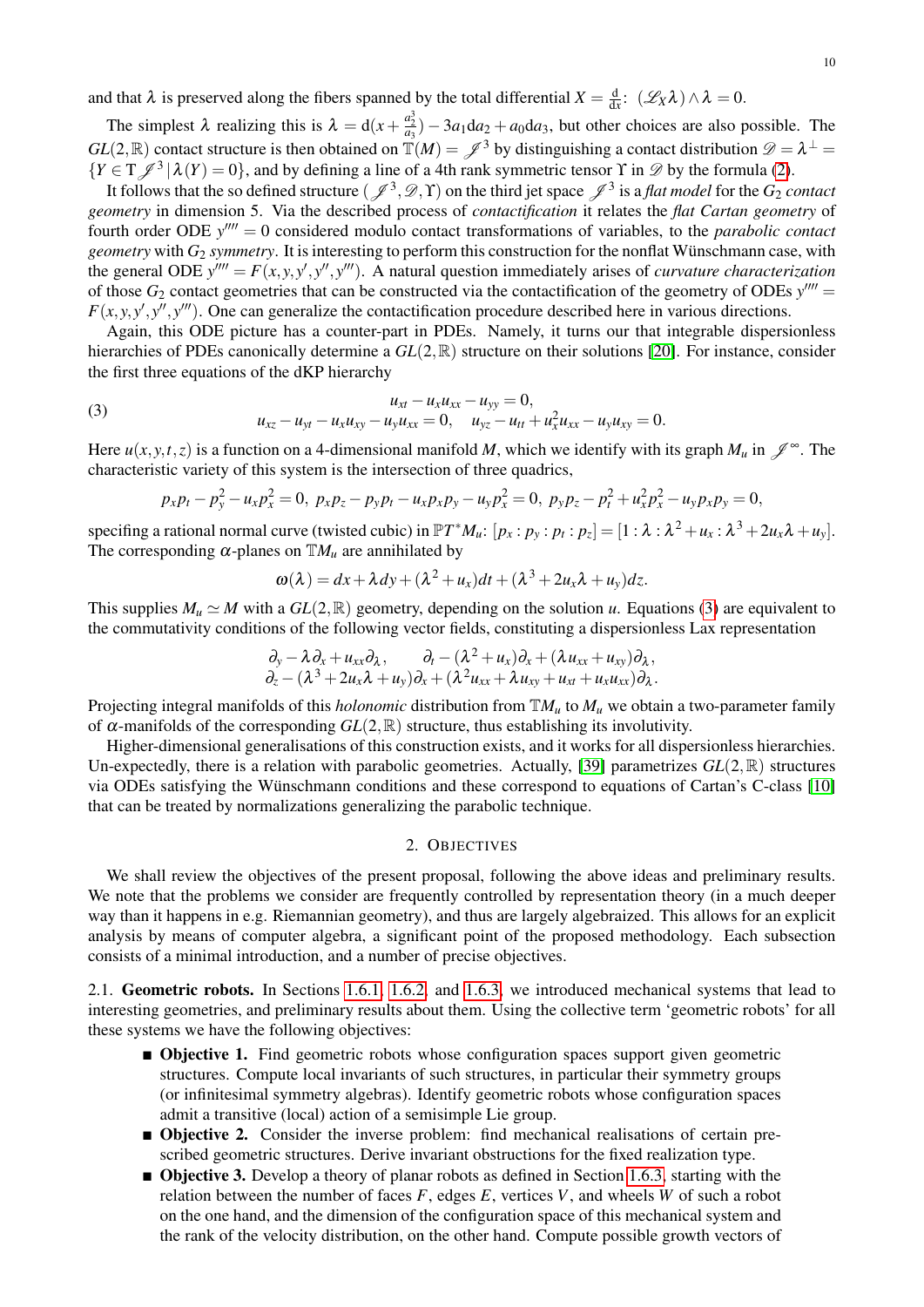these distributions depending on configuration parameters of the robot (lengths, position of wheels).

- **Objective 4.** Apply the theory developed in Objective 3 to studies of the 3-edge snake introduced in Section [1.6.3.](#page-6-1) In this case the dimension of the configuration space *M* is five, and the velocity distribution  $\mathscr D$  of a snake, apart from singular points, is a (2,3,5) distribution. Adjust the parameters defining the snake, such as the length of their edges, so that the velocity distribution of the snake has maximal symmetry.
- **Objective 5.** Describe all planar robots whose velocity distribution has a simple Lie algebra as its Lie algebra of symmetries. Give a full list of planar robots corresponding to flat models of parabolic geometries.
- **Objective 6.** Given a cost of motion (e.g. sub-Riemannian metric, a Finsler norm on the symmetry algebra of homogeneous models, distance induced by an embedding of the set of vertices into a Euclidean space, etc) for configurations of robots, determine optimal trajectories. Specify to low-complexity models, and also perform numerical simulations.

<span id="page-10-0"></span>2.2. **Homogeneous models, curvature reduction, subgeometries.** The search for homogeneous models is an established theme in the research on geometric structures, in particular maximally non-holonomic distributions. An early example is Cartan's 1910 classification [\[12\]](#page-15-8) of all (2,3,5)-distributions with a multiply transitive local symmetry group. Cartan's equivalence and reduction methods, briefly discussed in Section [1.2.3,](#page-2-0) have since then been applied successfully to a variety of geometric structures.

There are alternative methods for classifying homogeneous models. A recent approach has been developed by I. Anderson and J. Gutt: they apply the deformation theory of filtered Lie algebras to state a computationally feasible algorithm for a classification of homogeneous models of distributions with a given symbol.

- **Objective 7.** Refine the Cartan's equivalence method (via curvature reduction) and Gutt's recent algorithm (via graded Lie algebra deformations) for classifying homogeneous structures. While Cartan's equivalence method has been known for over 100 years and in principle gives a complete classification, it takes substantial effort to set up. The Anderson–Gutt algorithm is much quicker to set up, but suffers from completeness issues since: (i) curvature is not used beyond harmonic curvature for the initial steps, and (ii) the embedding into the Cartan bundle is not incorporated into the algorithm. Since harmonic curvature is the component of curvature in lowest homogeneity, we would like to aim for an iterative algebraic method proceeding homogeneity-by-homogeneity that classifies candidate homogeneous models, their full curvature, and their corresponding realizations as Cartan geometries.
- **Objective 8.** Classifications of homogeneous models are well-known for some parabolic geometries in low dimensions, e.g. 2nd and 3rd order ODEs, (2,3,5) distributions, etc. However, their realizations as Cartan geometries are completely obscured (or not provided at all). Using Cartan's equivalence method (or its refinement aimed for in Objective 7), calculate these descriptions (via extension functors) and use them to calculate the holonomy of these models.
- **Objective 9.** Find homogeneous models for chosen Cartan geometries considered in this proposal. For example, classify homogenous models for the geometries in Objectives 20 and 21, and the homogeneous models for the  $G_2$  contact geometry in dimension five.

We also propose to study geometries unifying a number of well known low dimensional Cartan geometries. As a specific example consider the contact geometry of a pair of compatible second order PDEs

$$
u_{xx} = F(x, y, u, u_x, u_y, u_{xy}), \quad u_{yy} = G(x, y, u, u_x, u_y, u_{xy}).
$$

Such systems can be of two kinds: involutive or finite type. The first have infinite-dimensional solution space due to the existence of a Cauchy characteristic, the quotient by which reduces them to a 5-manifold equipped with a (2,3,5)-distribution. This transforms contact equivalence to internal equivalence. The second type systems have four-dimensional solution space, with the compatibility given by vanishing of the Mayer bracket {*F*,*G*}, see [\[34\]](#page-16-23).

These finite type systems, even when incompatible, correspond to a parabolic geometry modelled on (*SL*(4),*B*), where  $B$  is the Borel subgroup of (upper) triangular determinant one matrices. Via Cap's theory of correspondence / twistor spaces [\[9\]](#page-15-9), this geometry contains a plethora of sub-geometries: 3-dim projective, 4-dim conformal, 5-dim CR and Legendrian contact, and 5-dimensional path geometry (pairs of 2nd order ODE) [\[22,](#page-16-24) [28\]](#page-16-3).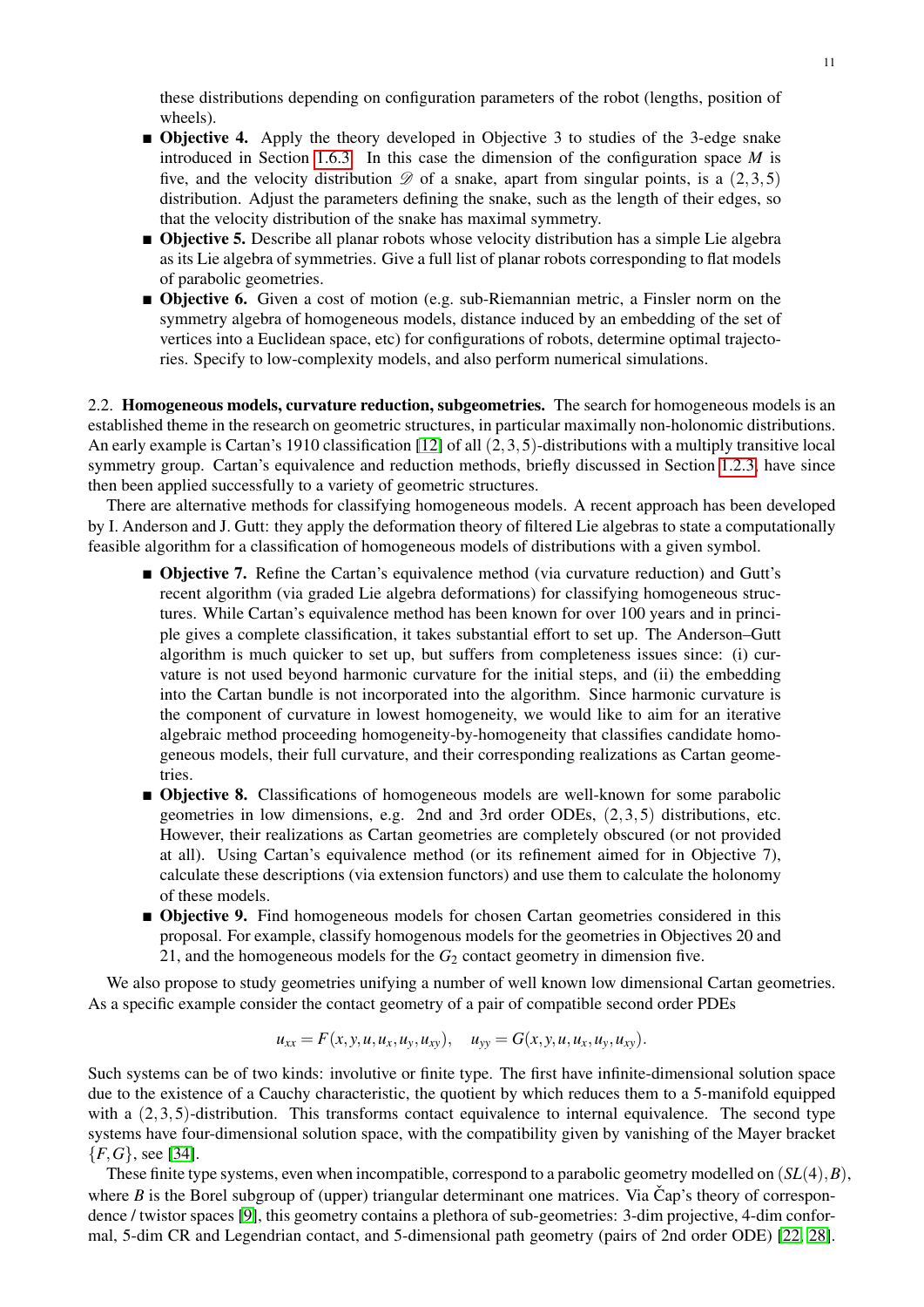Nevertheless, tools from modern parabolic geometry have not been applied to the study of this geometry in any detail.

**Objective 10.** (i) Given any one of these sub-geometries, concretely demonstrate how it can be reformulated as a pair of PDE, (ii) What is a Weyl structure for this "master" geometry? (iii) Express the harmonic curvatures of this geometry in terms of a given Weyl structure, (iv) Write some of the simplest BGG equations for this geometry (again in terms of a Weyl structure), (v) Identify the  $w_{13}$ -part of the harmonic curvature with the Mayer bracket  $\{F, G\}$ .

2.3. Parabolic geometries endowed with additional structure. The goal here is to investigate classes of geometric structures obtained by enhancing a parabolic geometry by additional geometric data. Examples of geometric structures of this type include:

- (1)  $(2,3,5)$  distributions  $\mathscr D$  endowed with a line field. There are two distinct cases of interest: (i)  $\ell \subset \mathscr{D}$ ,
	- (ii)  $\ell \subset [\mathcal{D}, \mathcal{D}]$  but transversal to  $\mathcal{D}$ .
- (2) *G*<sup>2</sup> contact geometries endowed with a line field contained in the twisted cubic cone.
- (3) Conformal structures of signature  $(p,q)$  endowed with a null *k*-plane field where  $k \leq min(p,q)$ .
- (4)  $(2,3,5)$  distributions  $\mathscr{D}$  endowed with a (para-)complex structure.
	- $\blacksquare$  **Objective 11.** In examples 1., 2.(i), and 3. the additional geometric data corresponds to a specific reduction of the reductive part  $G_0$  of the structure group P of the given parabolic geometry of type  $(G, P)$ . Namely, to a Lie subgroup  $A_0 \subset G_0$  whose Lie algebra is of the form

$$
\mathfrak{a}_0 = \mathfrak{z}(\mathfrak{g}_0) \oplus \mathfrak{q},
$$

where q is a parabolic subalgebra of the semisimple part of  $q_0$ . Solve the equivalence problem for these types of structures. Does a canonical Cartan connection exist?

Some progress on these question has already been made. Example 3. was investigated by the PI in collaboration with Gianni Manno and Katja Sagerschnig in [\[43\]](#page-16-25). Dennis The, motivated by the study of certain scalar PDE in the plane related to example 2.(i), showed that in the complex case the Lie algebra a obtained as the Tanaka prolongation of the data (g−,a0) is *always* a parabolic subalgebra such that a+p = g. Hence a∩p is a *seaweed* or *biparabolic* Lie algebra. This class of Lie algebras was introduced by Dergachev and Kirilov [\[13\]](#page-15-10) in 2000 and has since then been intensively studied. Our proposed class of geometric structures could therefore be called *seaweed geometries* or *biparabolic geometries*.

Example 2.(ii) is of a different nature. It is interesting, for at least two reasons. First, it naturally arises from the twistor construction of rolling bodies discussed in Section [1.6.1,](#page-5-0) and second, it is an example of a refinement of a parabolic geometry that itself can be understood as a subclass of a parabolic geometry (of a different type) with the property that a certain harmonic curvature component is *nonvanishing*. In that sense the study of these structures is also related to the problems discussed in Section [2.2.](#page-10-0)

- **Objective 12.** Develop a suitable calculus, with invariants in terms of the curvature of a suitable Cartan connection, for a structure  $(M, \mathscr{D}, \ell)$ , consisting of a generic rank 2 distribution  $\mathscr D$  on a 5-manifold *M*, with a tranversal to  $\mathscr D$  line field  $\ell$  in the derived rank 3-distribution  $\mathscr{D}_{-2} = [\mathscr{D}, \mathscr{D}] = \ell \oplus \mathscr{D}.$
- **Objective 13.** Establish curvature conditions for the structure  $(M, \mathscr{D}, \ell)$  from problem the Objective 12, which are necessary and sufficient for  $\mathscr D$  to be the twistor distribution  $\mathscr D_{\mathbb T}$  on the circle twistor bundle  $\mathbb{S}^1 \to \mathbb{T}(N) \to N$  over a certain conformal split-signature structure  $(N, [g])$  on a four-manifold N.
- **Objective 14.** In the special case, when the distribution  $\mathscr{D}$  of the structure  $(M, \mathscr{D}, \ell)$  from the Objective 12 is locally equivalent to the (2,3,5) distribution having the simple exceptional Lie group  $G_2$  as a symmetry, determine all possible line fields  $\ell$ , such that the curvature conditions from the Objective 13 for the structure  $(M, \mathscr{D}, \ell)$  are satisfied. Find the corresponding conformal classes  $(N,[g])$  and answer the question which conformal split signature geometries  $(N, [g])$  have twistor distributions with local symmetry  $G_2$ .

A study of these structures is ongoing work of Dennis The with Michael Eastwood and Katja Sagerschnig as well as of the PI and Katja Sagerschnig.

We already saw that irreducible  $GL(2,\mathbb{R})$  structures appear in the theory of integrable hierarchies. It is also true that other *GL*(2,R) structures lead to integrable geometries. (An instance related to quaternionic structures is an un-published work of D.Calderbank presented at the 2019 Abel Symposium.) The  $G_2$  contact structure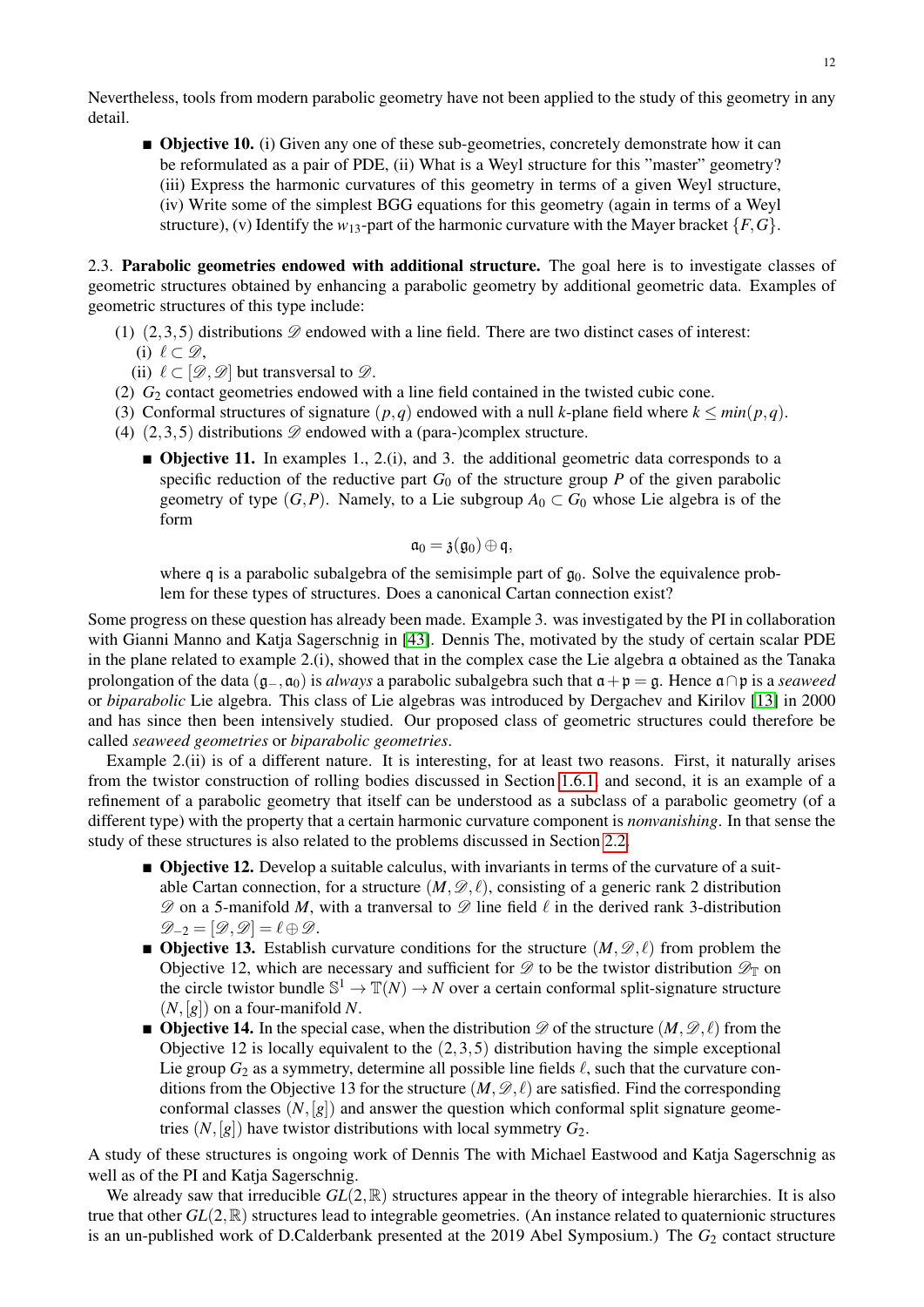is an example of *GL*(2,R) structure on the contact distribution, i.e. a reducible structure on the tangent space  $TM \simeq S^3 \mathbb{R}^2 \oplus \mathbb{R}$  (real version). This is a parabolic geometry.

Reduction of the structure group on general distributions lead to more complicated geometries. These appear in the theory of integrable systems. In fact, by the result of David Calderbank and Boris Kruglikov, with an input by Eugene Ferapontov, a second order PDE admitting a nontrivial dispersionless Lax pair on a manifold of dimension  $d > 4$  is necessarily degenerate. Thus every solution *u* of this PDE possesses a canonical degenerate conformal structure on *T* <sup>∗</sup>*Mu*. This yields a distribution and a sub-conformal structure on it.

- **Objective 15.** Setup the equivalence problem for such non-holonomic tensorial structures. Derive maximal symmetry models and sub-maximal symmetry bounds. Find fundamental invariants responsible for the equivalence to models and to the symmetry breaking.
- **Objective 16.** Compute invariants of these non-holonomic tensorial structures that are responsible for integrability. Define involutive structures in the spirit of [\[20\]](#page-16-21) and parametrize all involutive structures by an involutive PDE system. Investigate its integrability.

2.4. Differential invariants of parabolic and subordinated structures. The two approaches to differential invariants, i.e. the method of Lie-Tresse and the method of Cartan, co-existed independently in the literature. The practitioners seldom compared the outputs. For example, one of the most classical problems in geometry of differential equations is that of point equivalence for the second order ODEs.

The problem was first solved via Lie's approach in scalar differential invariants by A.Tresse. He computed all relative invariants, from which it is not difficult to derive all absolute differential invariants, see [\[32\]](#page-16-26). E. Cartan solved the same problem by constructing the Cartan bundle  $B \to \mathscr{G} \to M$  with  $M = J^1(\mathbb{R}, \mathbb{R})$  and  $B \subset G = SL(3)$ the Borel subgroup. The Cartan connection gives all absolute invariants as structure functions of the absolute parallelism on the total space  $\mathcal{G}$ , yet to push the invariants down to *M* one has to take a subalgebra of those that are *B*-invariant. Since *B* is a solvable group, the quotient problem is non-trivial.

- **Objective 17.** Detail this construction for second order ODEs mod point transformation. Derive all differential invariants as Cartan invariants, and derive invariant derivations and syzygies. Deduce the count of differential invariants in the jet-formalism from that of the Cartan method.
- **Objective 18.** Apply the same for a different real version: 3-dimensional CR structures. This is also a classical subject, with the invariants described by the two methods of Chern and Moser. Find an explicit relation between the different approaches. As a consequence, obtain the asymptotics of the Bergman kernel via absolute differential invariants.
- **Objective 19.** Generalize this to other parabolic geometries. Make a count of relative and absolute differential invariants, and compute functional dimensions of the local moduli spaces.

We plan to attack this by the approach of Kruglikov-Lychagin via rational differential invariants and invariant derivations on the Zariski open sets in the space of jets. We expect a fruitful interplay of the symbolic computations with the representation theory of parabolic subgroup  $P \subset G$  acting on the space of invariants in the Cartan bundle  $\mathscr{G}$ .

This idea can be also applied to geometric structures subordinated to parabolic geometries. For instance, we can consider a conformal structure with a differential invariant condition. The Einstein-Weyl condition is a typical example. The conformally Einstein condition is yet another example.

Next we plan to study the class of parabolic geometries equipped with additional structures, like complex or para-complex structures on the distribution. Such structures arise in various contexts, e.g. for 3*-edge snakes* from Section [1.6.3.](#page-6-1) It turns out that the geometric behaviour of such a snake is easier to analyze if one observes that the (2,3,5) distribution of the snake's velocity space has an additional structure.

- **Differential Distribution Differential invariants of generic rank 2 distributions** in dimension 5 split into a direct sum of two rank 1 subdistributions, i.e. develop a theory of para-CR structures of type (3,1,1).
- **Objective 21.** Find the set of all local differential invariants of generic rank 2 distributions in dimension 5 equipped with a complex structure, i.e. develop a theory of a class of CR manifolds of CR-dimension 1 and CR-codimension 3.

2.5. Parabolic contact geometries, contactifications, and generalizations. As we have already noticed, *contact distributions* do *not* possess local invariants. That is, they are all locally equivalent. Geometric structures with local invariants may be obtained by endowing the contact distribution with additional structure. The simplest example is of course an inner product, i.e. a sub-Riemannian structure. (Note that the contact distribution  $\mathscr D$  is already equipped with a pseudo-symplectic structure, i.e. a section of  $\Lambda^2\mathscr D^*\otimes TM/\mathscr D$  induced by the Lie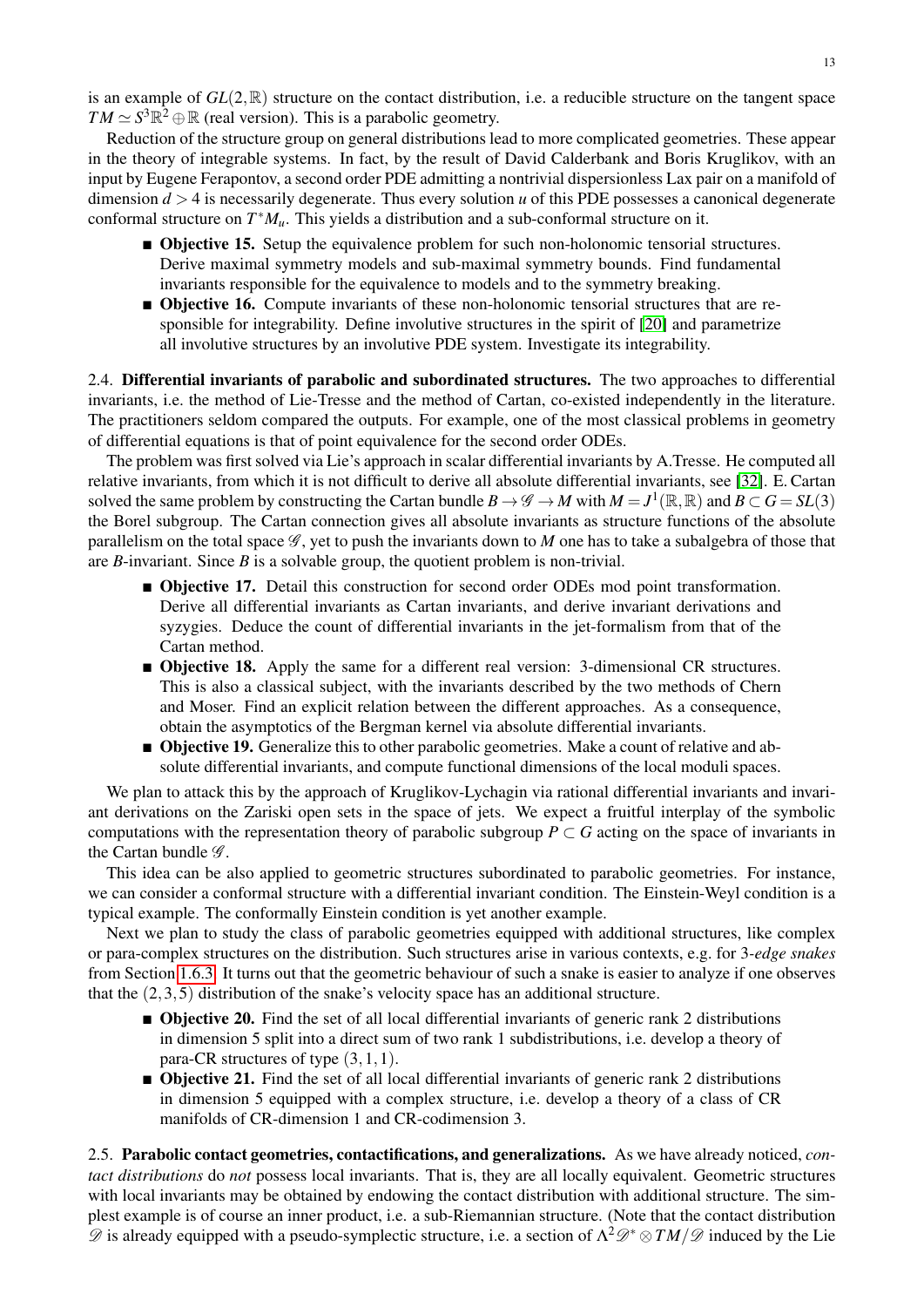bracket.) Another familiar case is a CR-structure, i.e. an almost complex structure on  $\mathscr D$  satisfying a suitable integrability condition.

*Parabolic contact geometries* are parabolic geometries whose homogeneous models correspond infinitesimally to a *contact grading* on a simple Lie algebra:

$$
\mathfrak{g}=\mathfrak{g}_{-2}\oplus\mathfrak{g}_{-1}\oplus\mathfrak{g}_0\oplus\mathfrak{g}_1\oplus\mathfrak{g}_2
$$

with dim( $g_{-2}$ ) = 1,  $g_{-1}$  being even-dimensional, and the Lie bracket map  $[\cdot,\cdot] : g_{-1} \times g_{-1} \to g_{-2}$  being nondegenerate.

Contact gradings exist and on most noncompact real forms (and all split forms) of simple Lie algebras, and if they exist they are unique. In particular, we may refer to a parabolic contact geometry of type  $(G, P)$  as a (parabolic) *G*-*contact geometry*. A unified approach to *exceptional parabolic contact geometries*, that is for exceptional simple Lie algebras g, was proposed by the PI in his lectures in Canberra in October 2013. In recent work [\[55\]](#page-17-11), Dennis The, has studied parabolic contact structures in connection with PDEs, generalizing the Cartan-Engel models in the  $G_2$  case.

- **Objective 22.** Observing that all the exceptional parabolic contact geometries are defined by tensors of the same kind, give a unifying description in terms of an explicit differential system. Compare to other parabolic contact geometries in different dimensions (in particular Lie contact structures [\[44\]](#page-17-12)).
- **Objective 23.** In [\[41\]](#page-16-27) the PI together with Thomas Leistner and Katja Sagerschnig produced interesting *SO*(3,4) Lie contact structures in dimension 7 with *Cartan holonomy* reduced from *SO*(3,4) to *G*<sub>2</sub>. These are associated with (2,3,5) distributions  $\mathscr{D} \subset TM$ , and are defined on the affine plane bundle  $\mathbb{P}[\mathscr{D},\mathscr{D}] \setminus \mathbb{P}\mathscr{D}$ . Find a 'completion' of this structure that would exhibit the five-dimensional 'boundary' carrying a  $G_2$  contact structure.
- Objective 24. Develop a *spinorial calculus* for the 4-dimensional geometry with exotic  $GL(2,\mathbb{R})$  holonomy [\[5,](#page-15-6) [49\]](#page-17-10) as an analog of the spinorial calculus for the 4-dimensional (pseudo) Riemannian geometry.
- **Objective 25.** Investigate relations between  $GL(2,\mathbb{R})$  geometry in dimension four and parabolic *G*<sup>2</sup> contact geometry in dimension five. Is there a way of contactifying a *nonflat* 4-dimensional  $GL(2,\mathbb{R})$  geometry to a  $G_2$  contact geometry in dimension five in a fashion similar to the flat model as explained in Section [1.6.4?](#page-8-2) If yes, develop a theory of such a contactifications, and characterize those  $G_2$  contact geometries in dimension five that come from the contactifications of 4-dimensional  $GL(2,\mathbb{R})$  geometries in terms of the curvature invariants of the *G*<sub>2</sub> contact geometry. See [1.6.4](#page-8-2) for more details.
- Objective 26. Using results of Objectives 19 and 20, develop a tensorial and spinorial calculus for the  $G_2$  contact geometry in dimension five, where  $G_2$  is the split real form of the simple exceptional Lie group *G*2. Find a tensorial/spinorial expression for the septic defining the harmonic curvature of this geometry.

<span id="page-13-0"></span>2.6. Applications in Cosmology. This section concerns applications of methods and ideas of this proposal to recent ideas of Roger Penrose [\[54\]](#page-17-13), called Conformal Cyclic Cosmology (CCC).

In CCC, the metric  $\check{g}$  of the Universe is conformally flat at the surface  $t = 0$  of the initial singularity. Consider a conformal class  $[\check{g}]$  of metrics conformal to  $\check{g}$ . Assume that the conformal class  $\check{g}$  is regular in a strip  $t \in$ ]−ε, ε[. In particular, this means that there exists a Lorentzian metric *g* in the class [*g*ˇ] that is regular for all *t* ∈  $]-\varepsilon, \varepsilon$ . Penrose calls *g* the intermediate metric and relates it to two physical metrics: (i) the metric *ǧ* describing the Universe close to the singularity, when  $t \in ]0, \varepsilon[$ , and (ii) the metric  $\hat{g}$ , which is interpreted as the physical metric of the previous Universe (previous eon), when  $t \in ]-\varepsilon,0[$ . Formally, having chosen the intermediate metric *g*, one gets three metrics:  $\hat{g}$ , *g*, and  $\check{g}$  in the entire 'wounded' region of the Universe described by  $t \in ]-\varepsilon,\varepsilon[$ . This is called bandage region of the Universe. If one only considers spatially homogeneous Universes, the three metrics are related via  $\hat{g} = \frac{1}{\Omega^2} g$  and  $\check{g} = \Omega^2 g$ , where  $\Omega = \Omega(t)$  is chosen in such a way that  $\check{g}$  coincides with the metric  $\check{g}$  of the current Universe (current eon), when  $t \in [0, \varepsilon]$ , and  $\hat{g}$  coincides with the physical metric  $\hat{g}$  of the previous eon, when  $t \in ]-\varepsilon,0]$ . In Penrose's proposal for the CCC, it is the conformal geometry [*g*] of the metric *g* that is relevant for the cosmology of the Universe in the bandage region  $t \in ]-\varepsilon, \varepsilon[$ . According to the paradigm of CCC, around the end of an old eon  $(t \to 0^-)$  and the beginning of the new eon  $(t \to 0^+)$ , the Universe loses a part of the information about its (pseudo-)Riemannian physical metrics ( $\hat{g}$  in ]− $\varepsilon$ ,0[ and  $\check{g}$  in ]0, $\varepsilon$ [). The physical remnant of these (pseudo)-Riemannian geometries around the hypersurface  $t = 0$  is the *conformal geometry* [g] of g. The question of what kind of dynamics this conformal geometry obeys is not stated by the CCC. One can for example require that the physical metrics  $\hat{g}$  and  $\check{g}$  satisfy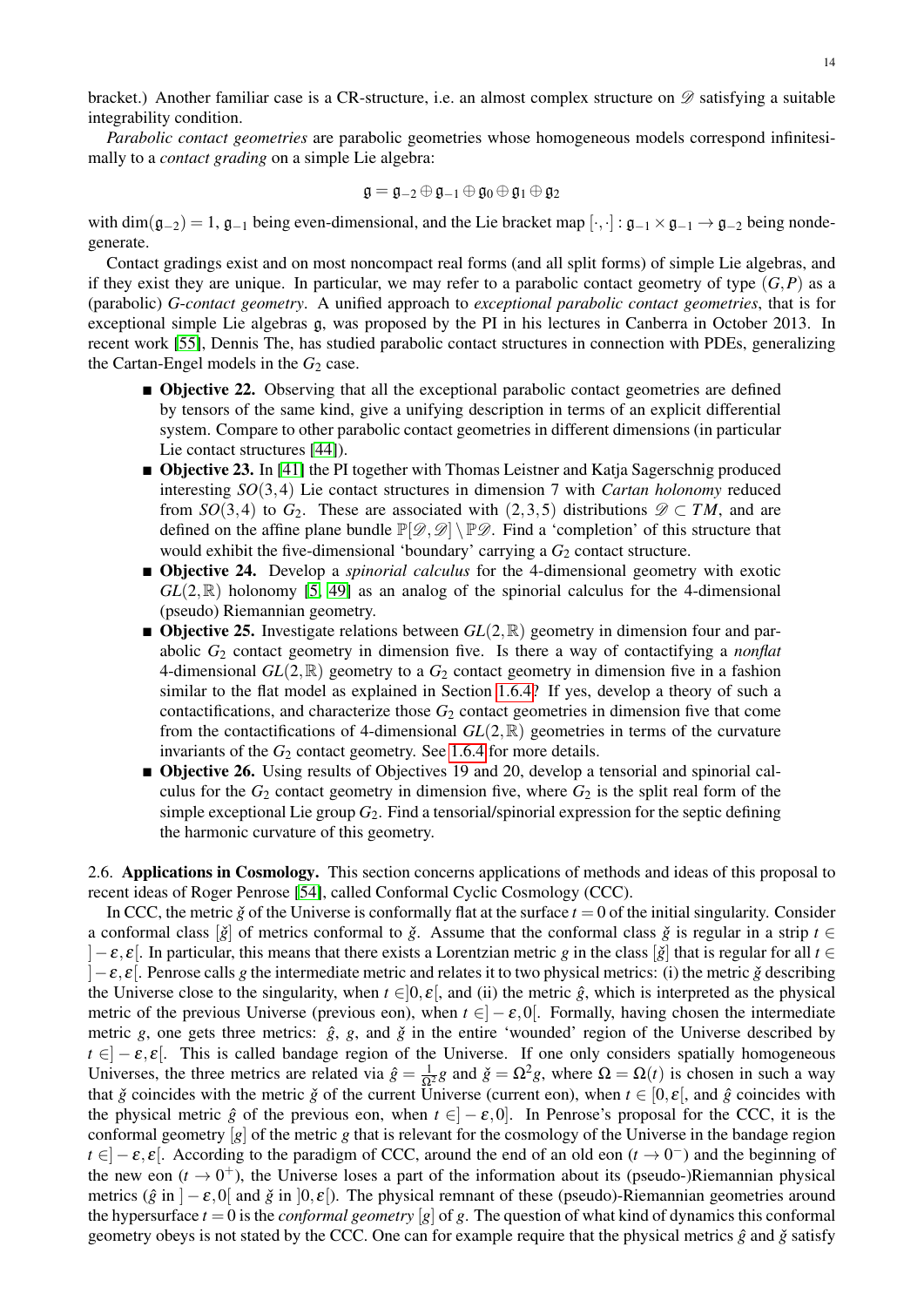Einstein equations in their domains, and try to deduce what kind of *energy momentum tensors*, on the both sides of the wound of the Universe, allow for a *conformal transitions* from  $\hat{g}$  to  $\check{g}$ .

The energy momentum tensor of General Relativity is a certain rank two  $(T^{\mu}{}_{v})$  symmetric  $(g_{\mu\alpha}T^{\alpha}{}_{v}$  =  $g_{v\alpha}T^{\alpha}{}_{\mu}$ ) tensor *T* on a 4-dimensional manifold *M* (*spacetime*) with a Lorentzian metric  $g_{\mu\nu}$ , which carries information about the matter/energy content of the spacetime. At every point *x* of *M*, *T* is an endomorphism of the Minkowski vector space and as such it can be considered modulo the action of the local *Lorentz group*. The equivalence classes, obtained as the orbits of this action, provide the *Churchill-Plebanski classification of the ´ energy momentum tensors* at a point *x* of *M*. In the following we will assume that in the considered spacetimes *M* the Churchill-Plebanski class of their energy momentum tensor is constant along  $M$ .

Via the *Einstein field equations*,  $E = T$ , the energy momentum tensor  $T$  of a spacetime  $M$  coincides with its *Einstein tensor E*. This in turn, is purely defined by means of the Lorentzian geometry  $(M, g)$  of the spacetime: it is a certain trace-corrected version of the classical *Ricci tensor*,  $E = Ricci - \frac{1}{2}$  $\frac{1}{2}Sg$ , where *S* is the trace of *Ricci*. These preparations are enough to state the next few Objectives of this proposal.

- **Objective 27.** Given a conformal structure  $(M, [g])$ , describe the space of conformal scales giving rise to metrics whose *Einstein tensor* lies in a fixed Churchill-Plebanski class. Find ´ obstructions to the existence of such scales.
- **Objective 28.** Study the singularities of such Einstein-tensor-algebraically-special scales. Describe the space of pairs of Einstein-tensor-algebraically-special scales on  $\hat{M}$  and  $\hat{M}$ , considered as consecutive eons in the bandage region of CCC, with the prescribed singular behaviour along the wound hypersurface  $\Sigma$ , and interpret the corresponding energy-momentum tensors on  $\hat{M}$  and  $\hat{M}$  in terms of suitable matter models.

The simplest case is of course that of Einstein metrics, i.e. Ricci tensor in the class proportional to the metric [\[26\]](#page-16-28). The methods of parabolic geometry give a powerful description of Einstein scales in a given conformal class: these correspond to the kernel of a particular *curved BGG operator*, one of a sequence of natural differential operators on certain natural bundles associated with every type of parabolic geometry [\[11,](#page-15-11) [8\]](#page-15-12).

- **Objective 29.** Find a description of the Churchill-Plebanski class of the Einstein tensor of a conformal scale in terms of the BGG machinery of parabolic geometry. Characterise obstructions.
- **Objective 30.** Use the above to give a tractor/parabolic description of the data inducing the pair  $(\hat{g}, \check{g})$  on a conformal manifold  $M = \hat{M} \cup \Sigma \cup \hat{M}$ .

A part of Objective 27 has been carried out in the paper [\[40\]](#page-16-29) in collaboration with Thomas Leistner.

3. WORK PROGRAMME INCLUDING PROPOSED RESEARCH METHODS, ROLE OF THE PARTICIPATING RESEARCH TEAM MEMBERS, THE ADDED VALUE OF INTERNATIONAL COOPERATION

### 3.1. Work Programme including proposed research methods.

3.1.1. *Project implementation plan.* The research programme is divided into six sub-projects related to the objectives grouped in six Subsections  $2.1 - 2.6$  $2.1 - 2.6$  of Section 2. In the table below, the expected time span for carrying out each of the objectives is depicted with the color assigned to the sub-problem to which it belongs.

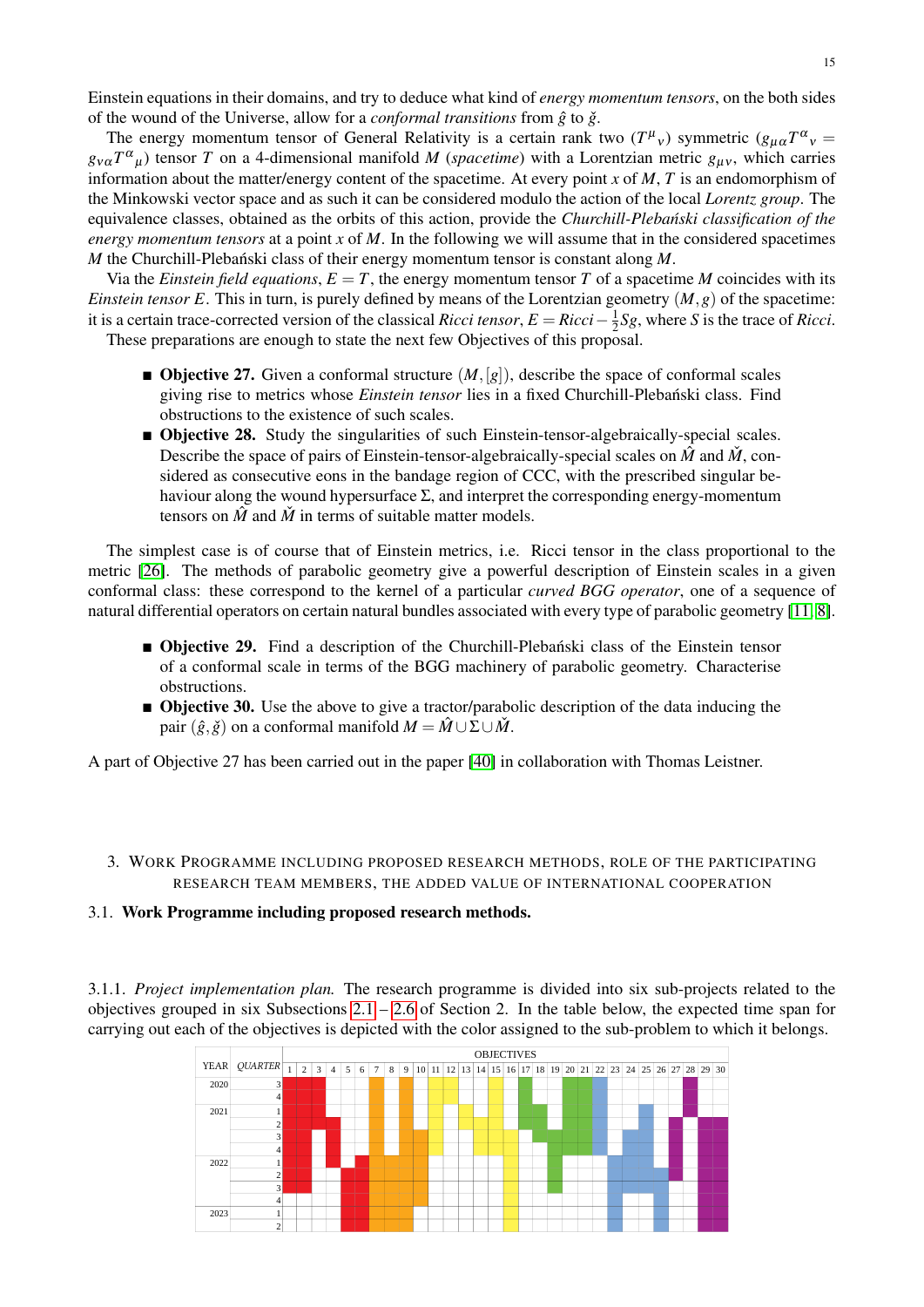| Year                                          |   | 2020               |  | 2021              |        |   |  | 2022 | 2023 |   |  |               |
|-----------------------------------------------|---|--------------------|--|-------------------|--------|---|--|------|------|---|--|---------------|
| Quarter of the year                           | 3 | 4                  |  | <sup>-</sup><br>∠ | ີ<br>3 | 4 |  | 2    | 3    | 4 |  | $\mathcal{L}$ |
|                                               |   | <b>Conferences</b> |  |                   |        |   |  |      |      |   |  |               |
| Conference in Norway                          |   |                    |  |                   |        |   |  |      |      |   |  |               |
| Conference in Poland                          |   |                    |  |                   |        |   |  |      |      |   |  |               |
| Orientation Conference with experts in Poland |   |                    |  |                   |        |   |  |      |      |   |  |               |
| Workshops                                     |   |                    |  |                   |        |   |  |      |      |   |  |               |
| Internal miniworkshops                        |   |                    |  |                   |        |   |  |      |      |   |  |               |
| Teams meeting in Norway                       |   |                    |  |                   |        |   |  |      |      |   |  |               |
| Teams meeting in Poland                       |   |                    |  |                   |        |   |  |      |      |   |  |               |
| Outreach activities                           |   |                    |  |                   |        |   |  |      |      |   |  |               |
| Science Festival                              |   |                    |  |                   |        |   |  |      |      |   |  |               |

The time allocation for the meetings, conferences, workshops and outreach activities is presented, with an accuracy of 3 months, in the table below.

3.2. Role of the participating research team members. In the below table we show *the allocation of tasks of the project*, described in the Objectives 1-30, of Sections [2.1](#page-9-1) – [2.6,](#page-13-0) *to team members*. Note that every scientist team member has allocated Objectives, and that all Objectives have their executors. The table also shows that the members of both teams, i.e. the Polish and the Norwegian ones, will significantly collaborate to realize the Objectives.

|                                   | <b>OBJECTIVES</b> |   |   |   |   |   |   |   |   |                 |    |    |    |    |    |    |                 |    |    |    |    |    |    |    |    |    |    |    |    |    |
|-----------------------------------|-------------------|---|---|---|---|---|---|---|---|-----------------|----|----|----|----|----|----|-----------------|----|----|----|----|----|----|----|----|----|----|----|----|----|
|                                   | $\perp$           | 2 | 3 | 4 | 5 | 6 | 7 | 8 | 9 | 10 <sup>1</sup> | 11 | 12 | 13 | 14 | 15 | 16 | 17 <sup>1</sup> | 18 | 19 | 20 | 21 | 22 | 23 | 24 | 25 | 26 | 27 | 28 | 29 | 30 |
| PI, Paweł Nurowski                |                   |   |   |   |   |   |   |   |   |                 |    |    |    |    |    |    |                 |    |    |    |    |    |    |    |    |    |    |    |    |    |
| Co-Investigator in Polish team    |                   |   |   |   |   |   |   |   |   |                 |    |    |    |    |    |    |                 |    |    |    |    |    |    |    |    |    |    |    |    |    |
| Post-doc in Polish team           |                   |   |   |   |   |   |   |   |   |                 |    |    |    |    |    |    |                 |    |    |    |    |    |    |    |    |    |    |    |    |    |
| Post-doc in Polish team           |                   |   |   |   |   |   |   |   |   |                 |    |    |    |    |    |    |                 |    |    |    |    |    |    |    |    |    |    |    |    |    |
| Student in Polish team            |                   |   |   |   |   |   |   |   |   |                 |    |    |    |    |    |    |                 |    |    |    |    |    |    |    |    |    |    |    |    |    |
| Student in Polish team            |                   |   |   |   |   |   |   |   |   |                 |    |    |    |    |    |    |                 |    |    |    |    |    |    |    |    |    |    |    |    |    |
| Partner PI, Boris Kruglikov       |                   |   |   |   |   |   |   |   |   |                 |    |    |    |    |    |    |                 |    |    |    |    |    |    |    |    |    |    |    |    |    |
| Co-Investigator in Norwegian team |                   |   |   |   |   |   |   |   |   |                 |    |    |    |    |    |    |                 |    |    |    |    |    |    |    |    |    |    |    |    |    |
| Post-doc in Norwegian team        |                   |   |   |   |   |   |   |   |   |                 |    |    |    |    |    |    |                 |    |    |    |    |    |    |    |    |    |    |    |    |    |
| Post-doc in Norwegian team        |                   |   |   |   |   |   |   |   |   |                 |    |    |    |    |    |    |                 |    |    |    |    |    |    |    |    |    |    |    |    |    |

Note that both Students will always have a Senior member from either team (PI, PI Partner, Coinvestigator, or a Post-doc) who will supervise them within a given task.

### **REFERENCES**

- <span id="page-15-0"></span>[1] D. An and P. Nurowski. Twistor space for rolling bodies. *Comm. Math. Phys.*, 326(2):393–414, 2014.
- <span id="page-15-2"></span>[2] M. Bobieński and P. Nurowski. Irreducible SO(3) geometry in dimension five. *J. Reine Angew. Math.*, 605:51–93, 2007.
- <span id="page-15-4"></span>[3] G. Bor and R. Montgomery. G2 and the rolling distribution. *L'Enseign. Math.*, 55:157–196, 2009.
- <span id="page-15-1"></span>[4] L. L. H. Bor, G. and P. Nurowski. The dancing metric, G2 symmetry and projective rolling. *Trans. AMS*, 370:4433–4481, 2018.
- <span id="page-15-6"></span>[5] R. L. Bryant. Two exotic holonomies in dimension four, path geometries, and twistor theory. *Proc. Symp. Pure Math*, 53:33–88, 1991.
- <span id="page-15-3"></span>[6] R. L. Bryant and L. Hsu. Rigidity of integral curves of rank two distributions. *Invent. Math.*, 114:435–461, 1993.
- <span id="page-15-5"></span>[7] D. Calderbank and B. Kruglikov. Integrability via geometry: dispersionless differential equations in three and four dimensions (submitted). 2016/19. arXiv:1612.02753.
- <span id="page-15-12"></span>[8] D. M. J. Calderbank and T. Diemer. Differential invariants and curved Bernstein-Gelfand-Gelfand sequences. *J. Reine Angew. Math.*, 537:67–103, 2001.
- <span id="page-15-9"></span>[9] A. Čap. Correspondence spaces and twistor spaces for parabolic geometries. *J. Reine Angew. Math.*, 582:143–172, 2005.
- <span id="page-15-7"></span>[10] A. Cap, B. Doubrov, and D. The. On C-class equations.  $arXiv:1709.01130$  (31 pages), 2017.
- <span id="page-15-11"></span> $[11]$  A. Čap, J. Slovák, and V. Souček. Bernstein-Gelfand-Gelfand sequences. Ann. of Math.  $(2)$ , 154(1):97– 113, 2001.
- <span id="page-15-8"></span>[12] E. Cartan. Les systèmes de Pfaff, à cinq variables et les équations aux dérivées partielles du second ordre. *Ann. Sci. Ecole Norm. Sup. (3) ´* , 27:109–192, 1910.
- <span id="page-15-10"></span>[13] V. Dergachev and A. Kirillov. Index of Lie algebras of seaweed type. *J. Lie Theory*, 10(2):331–343, 2000.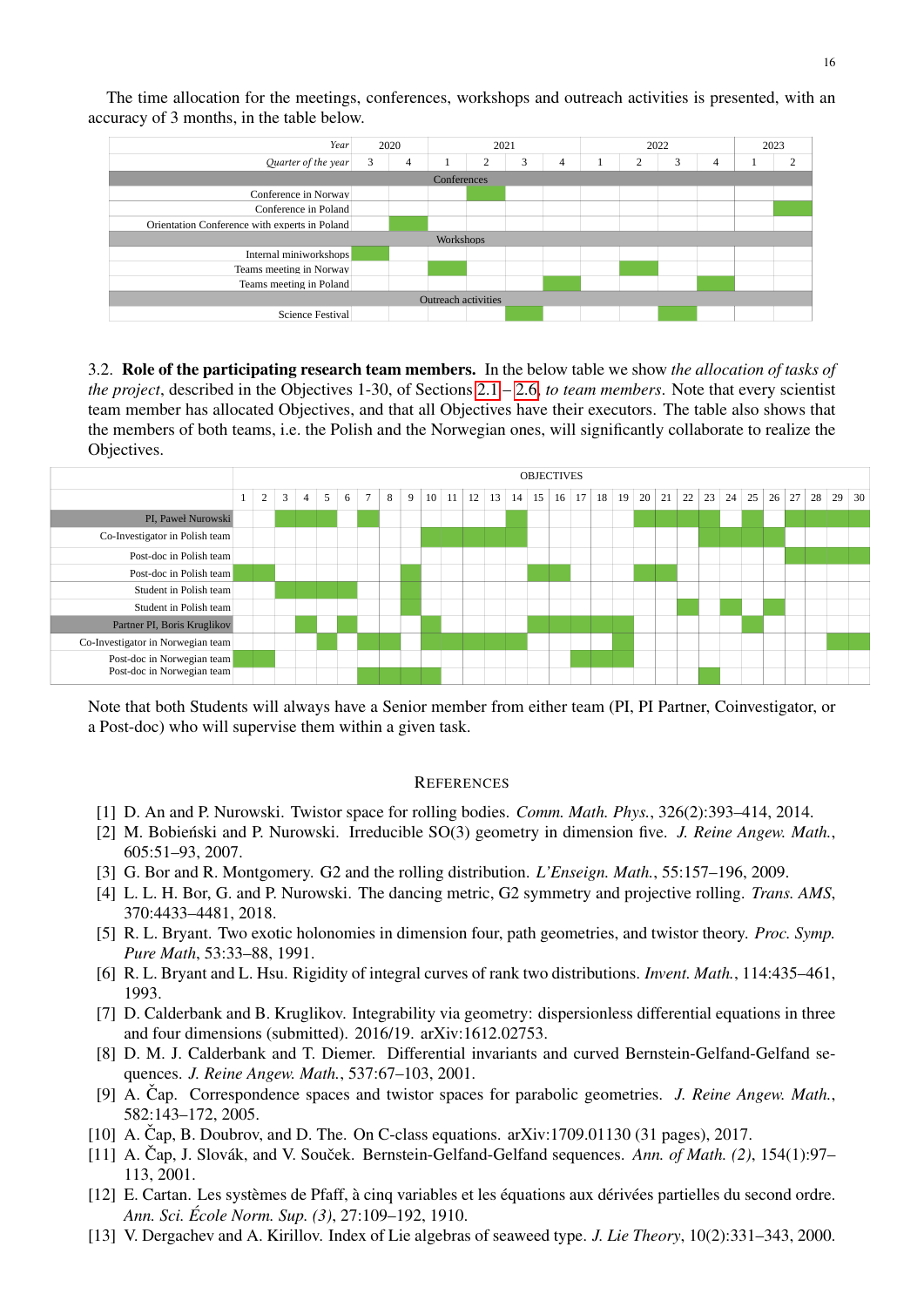- <span id="page-16-16"></span>[14] B. Doubrov, A. Medvedev, and D. The. Multiply transitive CR structures in dimension five. arXiv:1711.02389 (30 pages), 2017.
- <span id="page-16-17"></span>[15] B. Doubrov, A. Medvedev, and D. The. Homogeneous integrable Legendrian contact structures in dimension five. *J. Geom. Anal.*, 2019.
- <span id="page-16-5"></span>[16] B. Doubrov and I. Zelenko. On local geometry of non-holonomic rank 2 distributions. *J. Lond. Math. Soc. (2)*, 80(3):545–566, 2009.
- <span id="page-16-6"></span>[17] M. Eastwood and P. Nurowski. Aerobatics of flying saucers. *Commun. Math. Phys.*, 2018/19 (accepted, to appear). arXiv:1810.04852.
- <span id="page-16-7"></span>[18] M. Eastwood and P. Nurowski. Aerodynamics of flying saucers. *Commun. Math. Phys.*, 2018/19 (accepted, to appear). arXiv:1810.04855.
- <span id="page-16-18"></span>[19] E. Ferapontov and B. Kruglikov. Dispersionless integrable systems in 3D and Einstein-Weyl geometry. *J. Differential Geom.*, 97(2):215–254, 2014.
- <span id="page-16-21"></span>[20] E. Ferapontov and B. Kruglikov. Dispersionless integrable hierarchies and gl(2,r) geometry. *Mathematical Proceedings Cambridge Philosophical Society*, 2016/19 (accepted, to appear). arXiv:1607.01966.
- <span id="page-16-12"></span>[21] A. Fino and P. Nurowski. Analog of selfduality in dimension nine. *J. Reine Angew. Math.*, 699:67–110, 2015.
- <span id="page-16-24"></span>[22] S. Fritelli, C. Kozameh, and E. T. Newman. Lorentzian metrics form characteristic surfaces. *Journ. Math. Phys.*, 36:4975–, 1995.
- <span id="page-16-10"></span>[23] S. Fritelli, E. T. Newman, and P. Nurowski. Conformal lorentzian metrics on the spaces of curves and 2-surfaces. *Class. Q. Grav.*, 20:3649–3659, 2003.
- <span id="page-16-2"></span>[24] M. Godliński and P. Nurowski. GL(2,R) geometry of odes. *J. Geom. Phys.*, pages 991–1027.
- <span id="page-16-1"></span>[25] M. Godlinski and P. Nurowski. Geometry of third order odes. 2009. arXiv:0902.4129. ´
- <span id="page-16-28"></span>[26] A. R. Gover and P. Nurowski. Obstructions to conformally Einstein metrics in *n* dimensions. *J. Geom. Phys.*, 56(3):450–484, 2006.
- <span id="page-16-9"></span>[27] C. D. Hill, J. Lewandowski, and P. Nurowski. Einstein equations and the embedding of 3-dimensional CR manifolds. *Ind. Univ. Math. Journ.*, 57:3131–3176, 2008.
- <span id="page-16-3"></span>[28] C. D. Hill and P. Nurowski. Differential equations and para-CR structures. *Bollettino dell'Unione Matematica Italiana*, 9 (III):25–91, 2010.
- <span id="page-16-19"></span>[29] C. D. Hill and P. Nurowski. A car as parabolic geometry. 2019. arXiv:1908.01169.
- <span id="page-16-0"></span>[30] D. C. Hill and P. Nurowski. Intrinsic geometry of oriented congruences in three dimensions. *J. Geom. Phys.*, 59:133–172, 2009.
- <span id="page-16-11"></span>[31] C. Kozameh, E. T. Newman, and P. Nurowski. Conformal einstein equations and cartan conformal connection. *Class. Q. Grav.*, 20:3029–3035, 2003.
- <span id="page-16-26"></span>[32] B. Kruglikov. Point classification of second order ODEs: Tresse classification revisited and beyond. In *Differential equations: geometry, symmetries and integrability*, volume 5 of *Abel Symp.*, pages 199–221. Springer, Berlin, 2009.
- <span id="page-16-20"></span>[33] B. Kruglikov. Symmetries of almost complex structures and pseudoholomorphic foliations. *Internat. J. Math.*, 25(8):1450079, 27, 2014.
- <span id="page-16-23"></span>[34] B. Kruglikov and V. Lychagin. Mayer brackets and solvability of PDEs. II. *Trans. Amer. Math. Soc.*, 358(3):1077–1103, 2006.
- <span id="page-16-4"></span>[35] B. Kruglikov and V. Lychagin. Global Lie-Tresse theorem. *Selecta Math. (N.S.)*, 22(3):1357–1411, 2016.
- <span id="page-16-14"></span>[36] B. Kruglikov, V. Matveev, and D. The. Submaximally symmetric c-projective structures. *Internat. J. Math.*, 27(3):1650022 (34 pages), 2016.
- <span id="page-16-13"></span>[37] B. Kruglikov and D. The. The gap phenomenon in parabolic geometries. *J. Reine Angew. Math*, 2017(723):153–215, 2014.
- <span id="page-16-15"></span>[38] B. Kruglikov and D. The. Jet-determination of symmetries of parabolic geometries. *Math. Ann.*, 371:1575–1613, 2018.
- <span id="page-16-22"></span>[39] W. Krynski. Paraconformal structures, ordinary differential equations and totally geodesic manifolds. *J. Geom. Phys.*, 103:1–19, 2016.
- <span id="page-16-29"></span>[40] T. Leistner and P. Nurowski. Conformal pure radiation with parallel rays. *Classical Quantum Gravity*, 29(5):055007, 15, 2012.
- <span id="page-16-27"></span>[41] T. Leistner, P. Nurowski, and K. Sagerschnig. New relations between G2 geometries in dimensions 5 and 7. *International Journal of Mathematics*, 28:1750094, 2017.
- <span id="page-16-8"></span>[42] J. Lewandowski, P. Nurowski, and J. Tafel. Einstein equations and realizability of cr manifolds. *Class. Q. Grav.*, 7:L241–L246, 1990.
- <span id="page-16-25"></span>[43] G. Manno, P. Nurowski, and K. Sagerschnig. The geometry of marked Engel structures. 2018. arXiv:1809.06455.